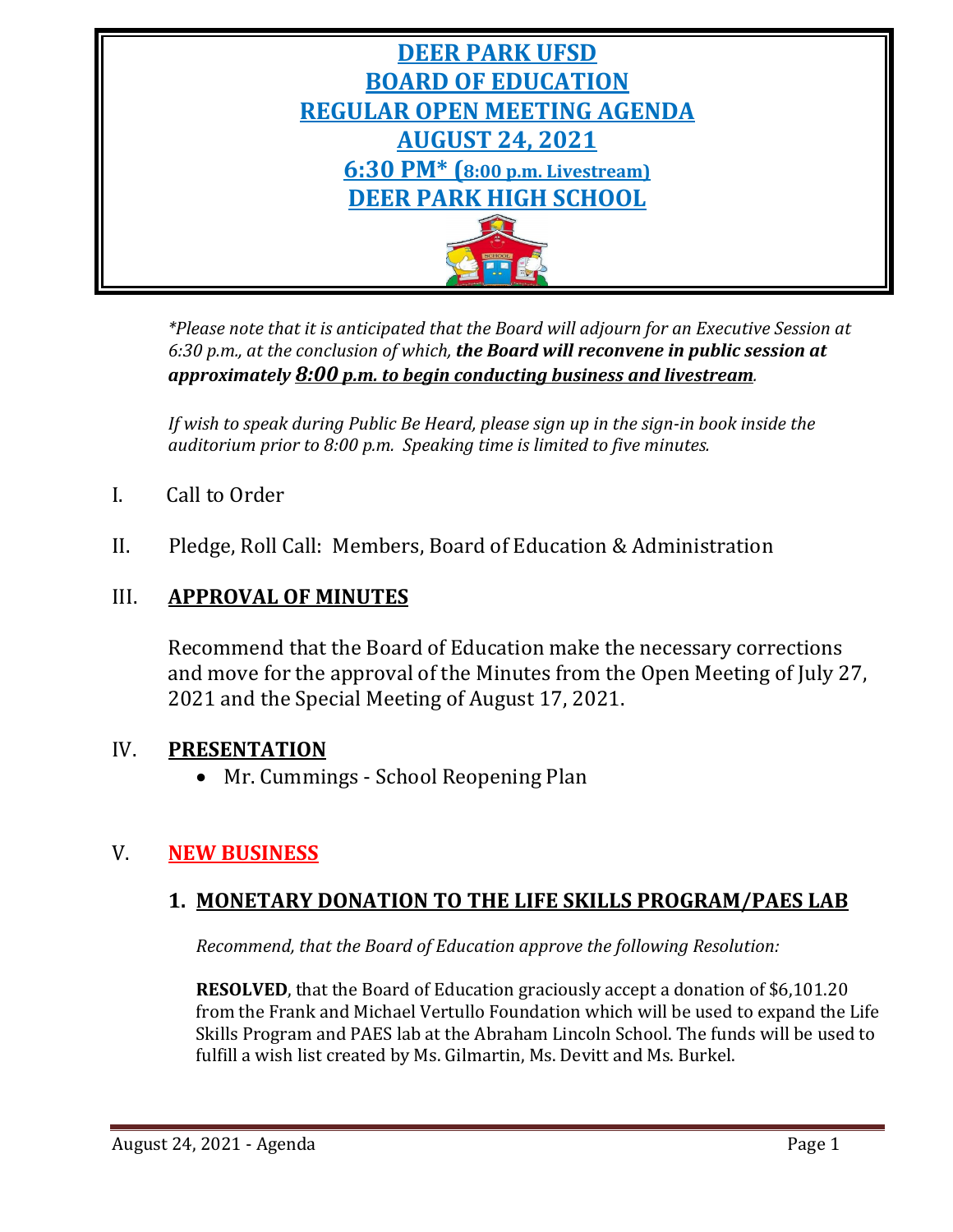# **2. APPROVAL OF THE CODE OF CONDUCT**

*Recommend, that the Board of Education approve the following Resolution:*

**RESOLVED**, that the Board of Education annually approves the Code of Conduct as accepted and adopted by the Board of Education and it will be placed in the Board of Education policy manual.

# **3. SCHOOL REOPENING PLAN**

*Recommend, that the Board of Education approve the following Resolution:*

**RESOLVED,** that the Board of Education approve the 2021-2022 School Reopening plan.

# VI. **APPROVAL OF SCHEDULES**

Recommend, that the Board of Education approve the following Schedules collectively:

# **NON-INSTRUCTIONAL**

# **SCHEDULE -- MM --REINSTATEMENT (Non-Instructional)**

**Michael Negron** Transportation<br>Position: Bus Driver<br>\$28.16/hr Salary/Step: Effective Date $(s)$ : 9/1/2021 Cancelled LOA; reinstate as bus driver

# **Timothy Scheuring**

Transportation<br>Position: Bus Driver<br>\$27.16/hr Salary/Step: \$27.16/hr<br>Effective Date(s): 8/2/2021 Effective Date $(s)$ :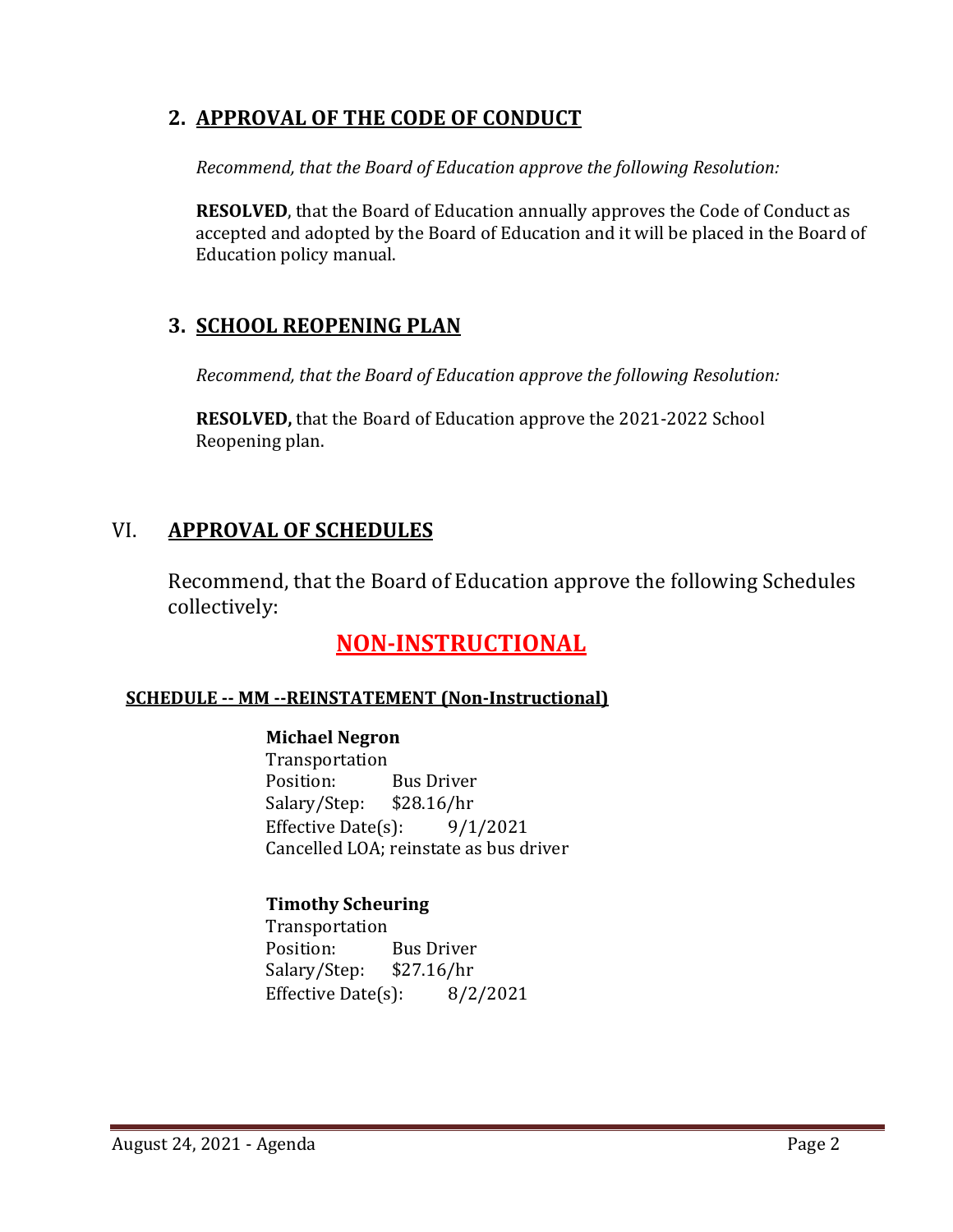#### **SCHEDULE -- NN --APPOINTMENTS (Non-Instructional)**

#### **Helen Basedow**

John Quincy Adams School Office Assistant<br>\$42,991.17 Salary/Step: \$42,991.17 Step 1 Effective Date(s): 8/25/2021 Salary prorated at \$36,542.49

#### **Michael Judson**

Transportation<br>Position: Bus Driver<br>\$26.16/hr Salary/Step: \$26.16/hr<br>Effective Date(s): 8/3/2021 Effective Date $(s)$ : From Sub Driver to Part-time Driver

#### **Joyreiss St. Bernard**

Transportation<br>Position: Transportation Aide<br>\$18.37/hr Salary/Step: \$18.37/hr<br>Effective Date(s): 9/1/2021 Effective Date $(s)$ : From Sub to 5 hour transportation aide

#### **Troy Tarzi**

Robert Frost Middle School<br>Position: Night Custoo Night Custodial Aide<br>\$42,881.17 Salary/Step: \$42,881.17 Step 1 Effective Date(s):  $7/27/2021$ Salary prorated at \$40,619.86

#### **SCHEDULE -- OO --RESIGNATIONS / RETIREMENTS / REMOVALS / TERMINATIONS (Non-Instructional)**

#### **Samuel Algarin**

Robert Frost Middle School<br>Position: Chief Custoc Chief Custodian Salary/Step: Effective Date(s): 8/13/2021 Resignation for the purpose of RETIREMENT. No outstanding obligation to the district.

#### **Kerry Burke**

District Wide Non-Instructional Aide Salary/Step: Effective Date(s): 8/3/2021 Resignation as Non-Instructional Aide in order to accept a Probationary Teaching Assistant position.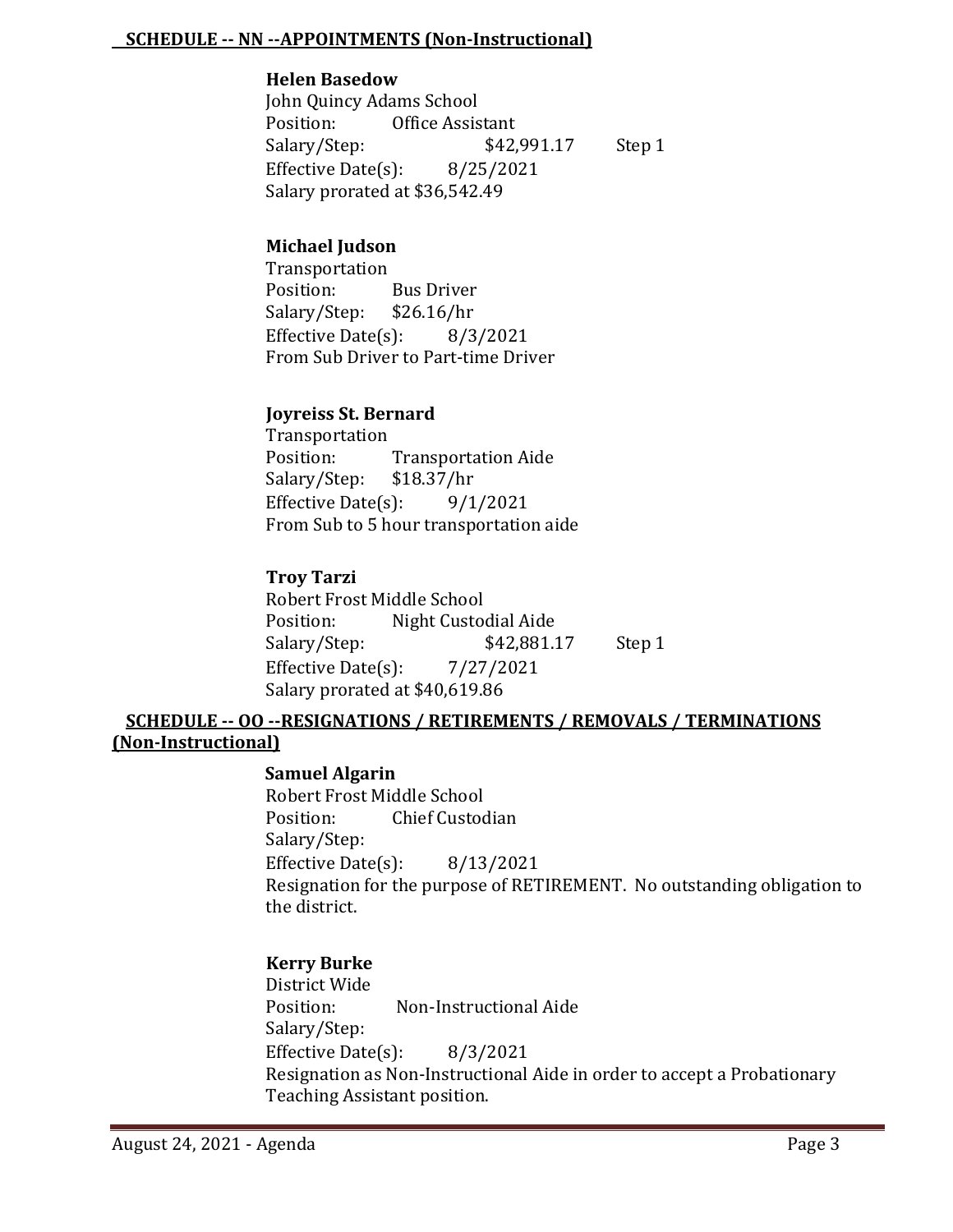#### **Giuseppe Cespe**

Transportation<br>Position: **Bus Driver** Salary/Step: Effective Date(s): 8/2/2021 Resignation. No outstanding obligation to the district

#### **George Chance**

Transportation<br>Position: **Bus Driver** Salary/Step: Effective Date(s): 8/2/2021 Resignation. No outstanding obligation to the district

#### **Theresa Longhitano**

Deer Park High School<br>Position: Non-In Non-Instructional Aide Salary/Step: Effective Date(s): 8/9/2021 Resignation. No outstanding obligation to the district.

# **Clare Merkle**

Transportation **Transportation Aide** Salary/Step: Effective Date $(s)$ : 9/1/2021 Resignation for the purpose of RETIREMENT. No outstanding obligation to the district

# **Marie Racanelli**

John F Kennedy Intermediate School<br>Position: Office Assistant Office Assistant Salary/Step: Effective Date $(s)$ : 8/27/2021 Resignation for the purpose of RETIREMENT. No outstanding obligation to the district.

#### **SCHEDULE -- QQ --LEAVES OF ABSENCE (Non-Instructional)**

#### **Janice Crandall**

Transportation<br>Position: **Transportation Aide** Salary/Step:<br>Effective Date(s): Effective Date(s): 9/1/2021 - 9/11/2021 Paid Medical LOA (FMLA)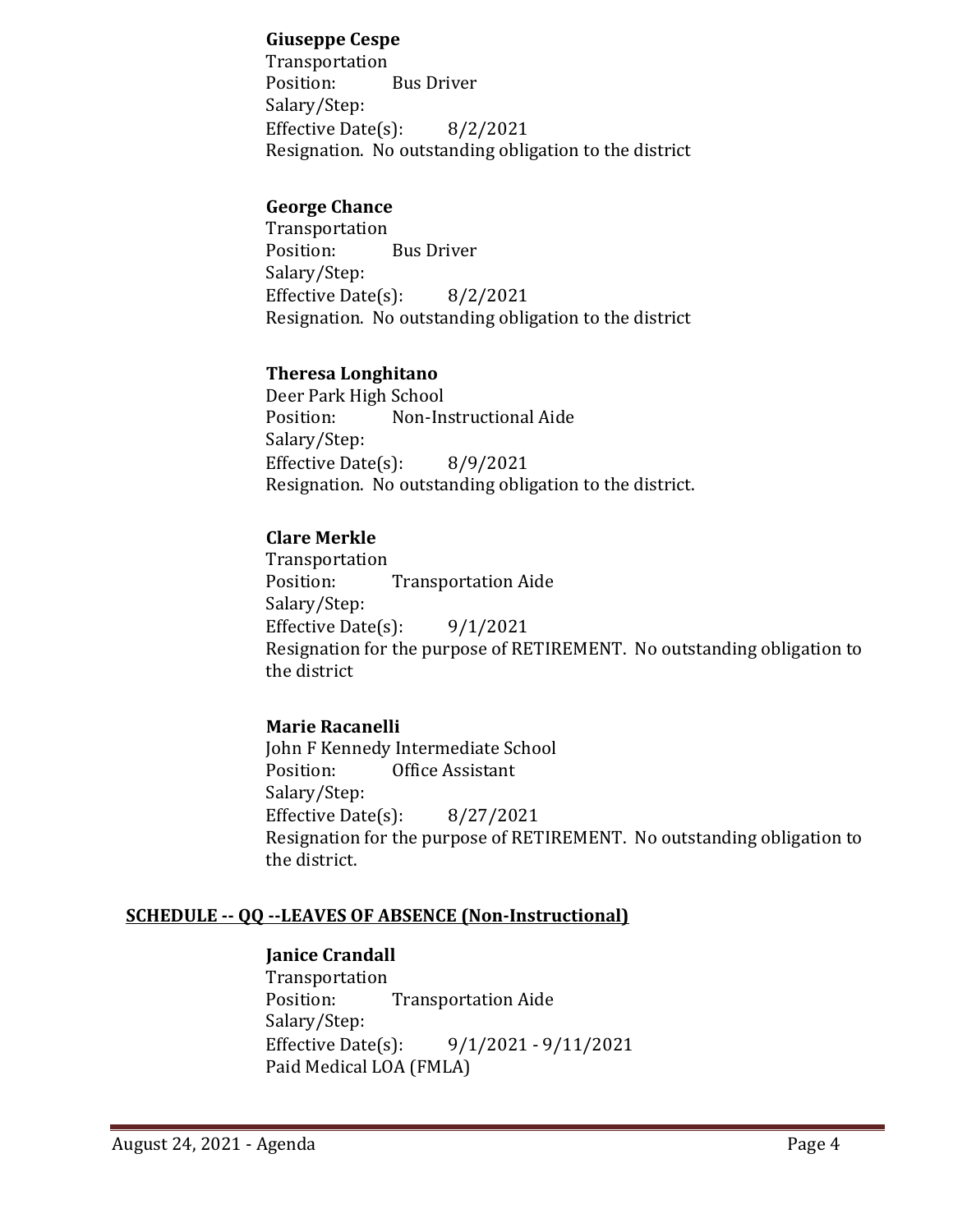### **Debra Duffy**

Transportation<br>Position: Bus Driver Salary/Step:<br>Effective Date(s): Effective Date(s): 8/11/2021 - 9/9/2021 Extension of Paid Medical LOA (WC)

#### **Anne Gisbert**

Transportation<br>Position: **Transportation Aide** Salary/Step:<br>Effective Date(s): Effective Date(s): 7/23/2021 - 8/26/2021 Extension of Unpaid Medical LOA (WC)

#### **Michael Negron**

Transportation<br>Position: **Bus Driver** Salary/Step:<br>Effective Date(s): Effective Date(s): 9/1/2021 - 6/30/2022 Unpaid LOA

# **Marie Racanelli**

John F Kennedy Intermediate School<br>Position: Office Assistant Office Assistant Salary/Step:<br>Effective Date(s): Effective Date(s): 7/22/2021 - 8/6/2021 Paid Medical LOA (FMLA)

# **Mirna Santiago**

Transportation<br>Position: **Bus Driver** Salary/Step: Effective Date(s): 7/21/2021 - 8/22/2021 Extension of Unpaid Medical LOA (WC)

#### **SCHEDULE -- TPA --TEMPORARY ASSIGNMENT (Non-Instructional)**

#### **Holly Giovi**

Deer Park High School<br>Position: Nurse f Nurse for Summer School Educational Workshop Program<br>\$35.04/hr Salary/Step: \$3.<br>Effective Date(s): Effective Date(s): 8/11/2021 - 8/19/2021 HS/RF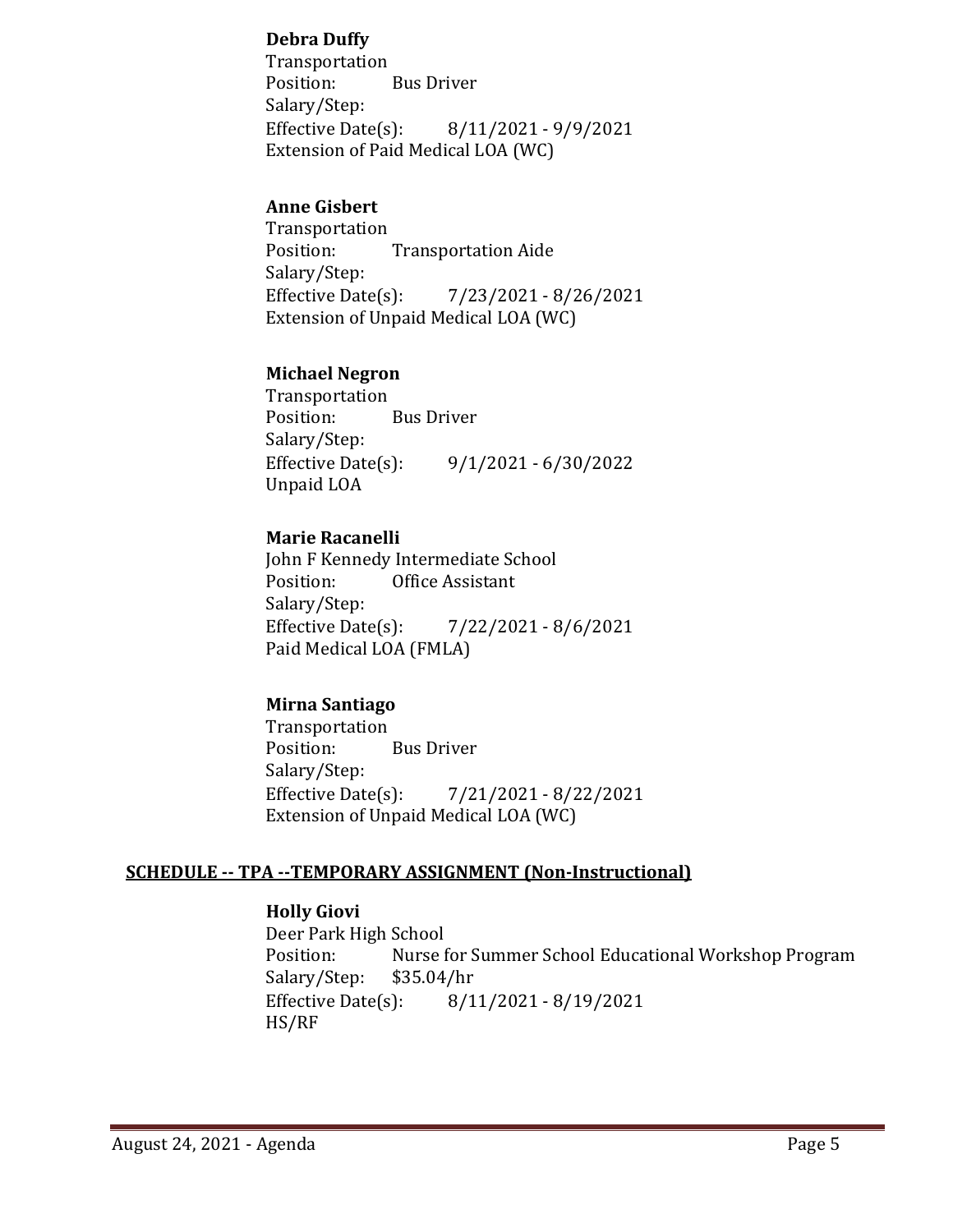#### **Vanessa Martin**

Robert Frost Middle School<br>Position: Non-Instruc Non-Instructional Aide for Summer Unplugged Program \$18.37/hr Salary/Step: \$1.<br>Effective Date(s): Effective Date(s): 8/10/2021 - 8/19/2021

# **Tammie Negri**

Transportation<br>Position: Substitute Summer School Transportation Aide<br>\$20.37/hr Salary/Step: \$2<br>Effective Date(s): Effective Date(s): 7/1/2021 - 8/27/2021

# **Philomena Otto**

Robert Frost Middle School Non-Instructional Aide for Summer Unplugged Program \$18.37/hr Salary/Step: Effective Date(s): 8/10/2021 - 8/19/2021

# **Michael Scardigno**

Deer Park High School<br>Position: Non-In Non-Instructional Aide for Summer Unplugged Program \$18.37/hr Salary/Step: \$1<br>Effective Date(s): Effective Date(s): 8/10/2021 - 8/19/2021

### **SCHEDULE -- TRN --TRANSFERS (Non-Instructional)**

#### **Lisa Hofacker**

John Quincy Adams School Non-Instructional Aide Salary/Step: Effective Date(s): 9/1/2021 Transfer from RF to JQA due to student needs

# **Kathleen Ohanian**

May Moore School<br>Position: Noi Non-Instructional Aide Salary/Step: Effective Date(s): 9/1/2021 Transfer from Out of District (Brookville) to MM due to student need/enrollment

# **Erin Schabe**

John F Kennedy Intermediate School<br>Position: Non-Instructional Aid Non-Instructional Aide Salary/Step: Effective Date $(s)$ : 9/1/2021 Transfer from RF to JFK due to student needs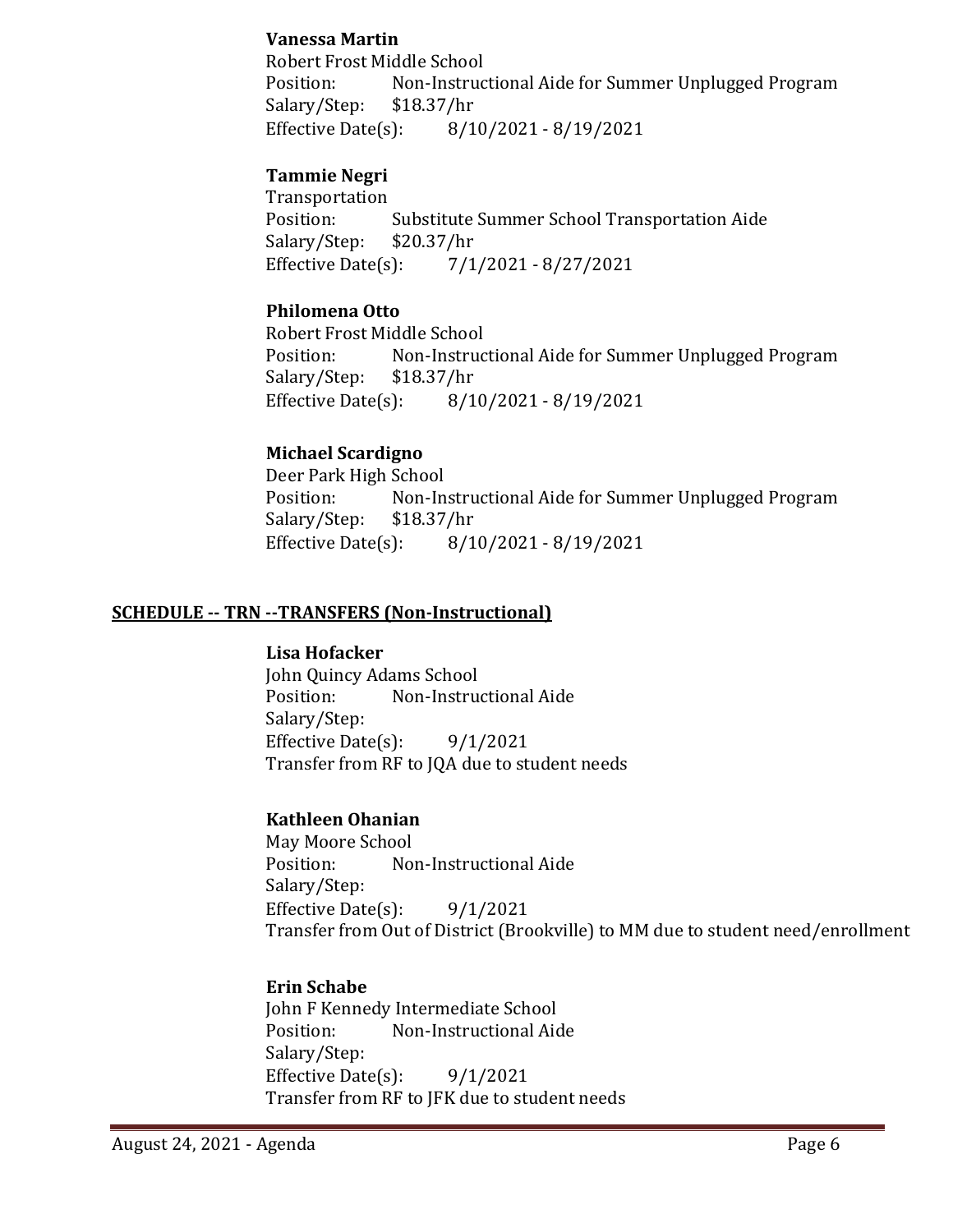# **Ernest Smith**

Memorial<br>Position: **Security Guard** Salary/Step: Effective Date(s):  $9/1/2021$ Transfer from MM to Memorial/DW(7am-3pm)

# **INSTRUCTIONAL**

### **SCHEDULE -- L --PART-TIME APPOINTMENTS (Instructional)**

# **Iris Assemi** Deer Park High School

Position: .8 ELA Teacher<br>Salary/Step: \$57 \$57,992 BA/Step 1 Effective Date(s): 9/1/2021 - 6/30/2022 .2 HS \$11,598.40 (Code 2110.130.01) .6 RF \$34,795.20 (Code 2110.130.08)

# **Ashley Woolsey**

May Moore School<br>Position: Ad Position: Additional .033 Art Teacher<br>Salary/Step: \$63,390 MA/Ste Salary/Step: \$63,390 MA/Step 1<br>Effective Date(s): 9/1/2021 - 6/30/2022 Effective Date(s): 9/1/2021 - 6/30/2022 Salary to be prorated

### **SCHEDULE -- LR --LONG TERM SUBSTITUTE / LEAVE REPLACEMENT (LR) APPOINTMENTS (Instructional)**

**Michael Chin**

Deer Park High School<br>Position: Leave l Position: Leave Replacement Social Studies Teacher<br>Salary/Step: \$63,390 MA/Step 1 \$63,390 MA/Step 1 Effective Date(s): 9/1/2021 - 6/30/2022 (Langdon)

# **Sophia Davanzo**

May Moore School<br>Position: Lea Position: Leave Replacement Elementary Teacher<br>Salary/Step: \$63,390 MA/Step 1 Salary/Step: \$63,390 MA/Step 1<br>Effective Date(s): 9/1/2021 - 6/30/2022 Effective Date(s): 9/1/2021 - 6/30/2022 (Ghiraldi)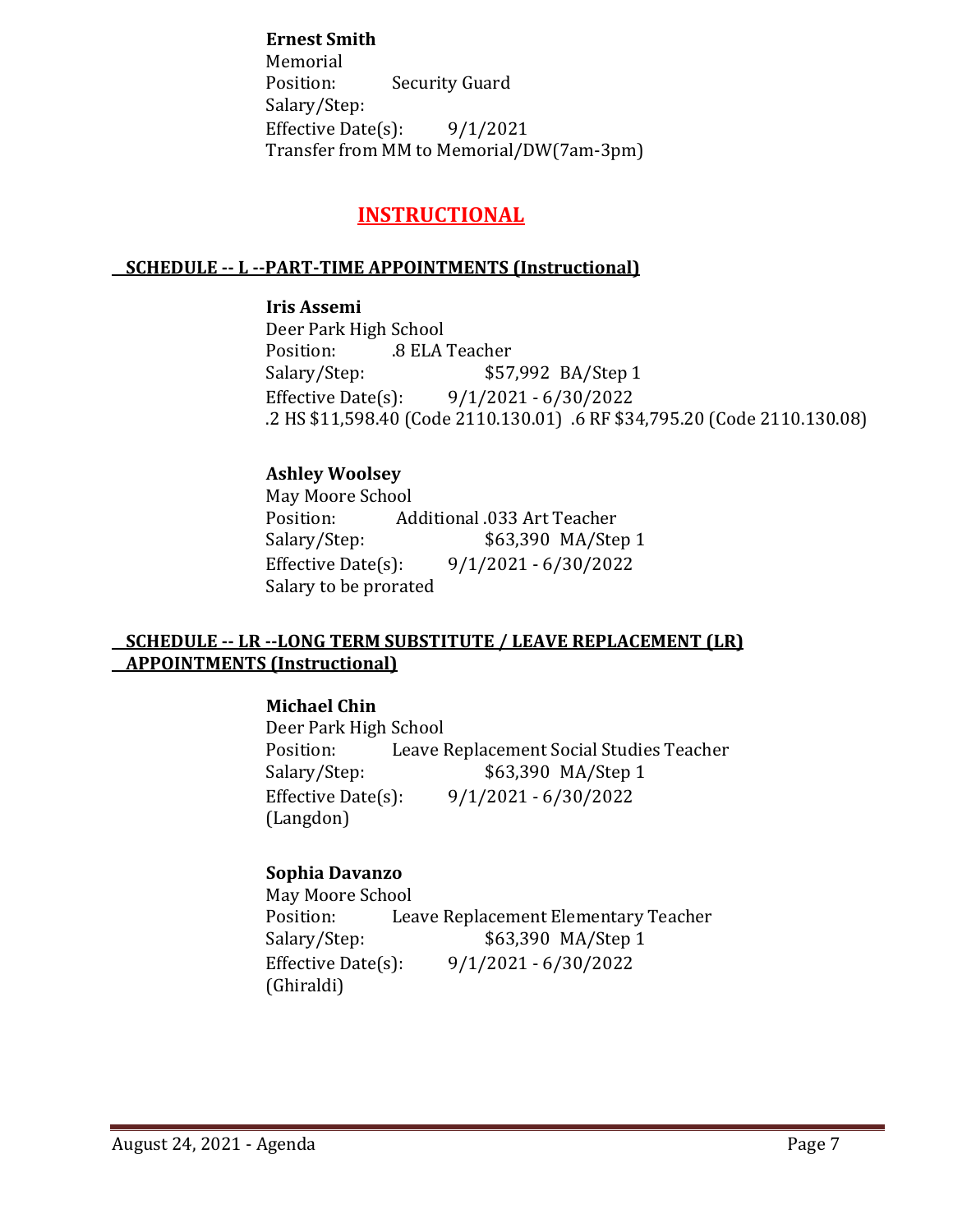#### **Tara Gallagher**

John Quincy Adams School<br>Position: Leave Repla Position: Leave Replacement ENL Teacher<br>Salary/Step: \$57,992 BA/Step 1 \$57,992 BA/Step 1 Effective Date(s): 9/1/2021 - 6/30/2022 (Biordi)

# **Lisa Schweitzer**

Robert Frost Middle School Position: Leave Replacement French Teacher<br>Salary/Step: \$57,992 BA/Step 1 Salary/Step: \$57,992 BA/Step 1<br>Effective Date(s): 9/1/2021 - 1/25/2022 Effective Date(s): 9/1/2021 - 1/25/2022 Salary to be prorated (Gallipoli)

# **Jacqueline Squicciarin**i

Robert Frost Middle School Position: Leave Replacement ENL Teacher<br>Salary/Step: \$63,390 MA/Step 1 Salary/Step: \$63,390 MA/Step 1<br>Effective Date(s): 9/1/2021 - 11/5/2021 Effective Date(s): 9/1/2021 - 11/5/2021 Salary to be prorated (Champlin)

# **SCHEDULE -- N --PROBATIONARY TEACHER (Instructional) \***

### **Kathryn DeRoss**

John F Kennedy Intermediate School<br>Position: Probationary Psychol Position: Probationary Psychologist<br>Salary/Step: \$75,741 PHD/ \$75,741 PHD/Step 3 Effective Date(s): 9/1/2021 - 8/30/2025

# **Julianna Giulietti**

May Moore School<br>Position: Pro Position: Probationary Elementary Teacher<br>Salary/Step: \$63,390 MA/Step 1 \$63,390 MA/Step 1 Effective Date(s): 9/1/2021 - 8/31/2025 CHANGE FROM TEMPORARY STATUS TO PROBATIONARY

# **Meghan Glosque**

John F Kennedy Intermediate School<br>Position: Probationary Reading Position: Probationary Reading Teacher<br>Salary/Step: \$63,390 MA/Step 1 Salary/Step: \$63,390 MA/Step 1<br>Effective Date(s): 9/1/2021 - 8/31/2025 Effective Date(s): 9/1/2021 - 8/31/2025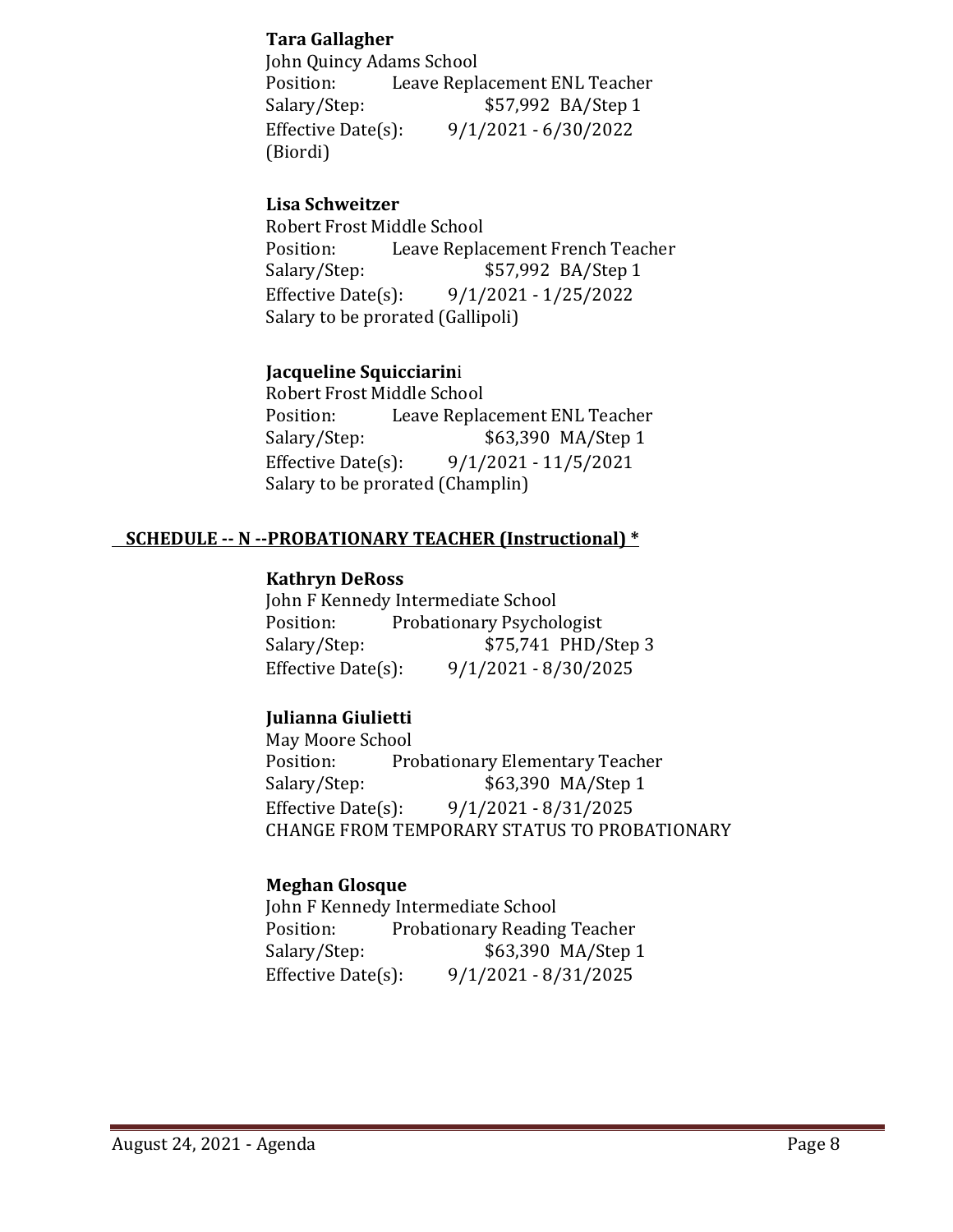#### **Brittany Grosse**

John F Kennedy Intermediate School Position: Probationary Elementary Teacher<br>Salary/Step: \$63,390 MA/Step 1 \$63,390 MA/Step 1 Effective Date(s): 9/1/2021 - 8/31/2025 CHANGE FROM TEMPORARY STATUS TO PROBATIONARY

#### **Nicole Heuschneider**

John F Kennedy Intermediate School<br>Position: Probationary Elemen Position: Probationary Elementary Teacher<br>Salary/Step: \$57,992 BA/Step 1 \$57,992 BA/Step 1 Effective Date(s): 9/1/2021 - 8/31/2025 CHANGE FROM TEMPORARY STATUS TO PROBATIONARY

#### **Nicole Hock**

Robert Frost Middle School Position: Probationary Reading Teacher<br>Salary/Step: \$63,390 MA/Step Salary/Step: \$63,390 MA/Step 1<br>Effective Date(s): 9/1/2021 - 8/31/2025 Effective Date(s): 9/1/2021 - 8/31/2025

#### **Dana Matuk**

John F Kennedy Intermediate School<br>Position: Probationary Special Position: Probationary Special Education Teacher<br>Salary/Step: \$64,817 MA/Step 2 \$64,817 MA/Step 2 Effective Date(s): 9/1/2021 - 8/31/2025

#### **Darlene Matulich**

| John F. Kennedy Intermediate School |                        |  |
|-------------------------------------|------------------------|--|
| Salary/Step:                        | \$64,817 MA/Step 2     |  |
| Effective Date $(s)$ :              | $9/1/2021 - 8/31/2025$ |  |

#### **Victoria Mott**

John Quincy Adams School Position: Probationary Elementary Teacher<br>Salary/Step: \$57,992 BA/Step 1 \$57,992 BA/Step 1 Effective Date(s): 9/1/2021 - 8/31/2025 CHANGE FROM TEMPORARY STATUS TO PROBATIONARY

\*Except to the extent required by the applicable provisions of Education Law 2509, 2573, 3212 and 3014, in order to be granted tenure the classroom teacher or building administrator shall have received composite or overall annual professional performance review ratings pursuant to Education Law 3012-c and/or 3012-d of either effective or highly effective in at least three (3) of the four (4) preceding years and if the classroom teacher or administrator receives an ineffective composite or overall rating in the final year of the probationary period he or she shall not be eligible for tenure at that time.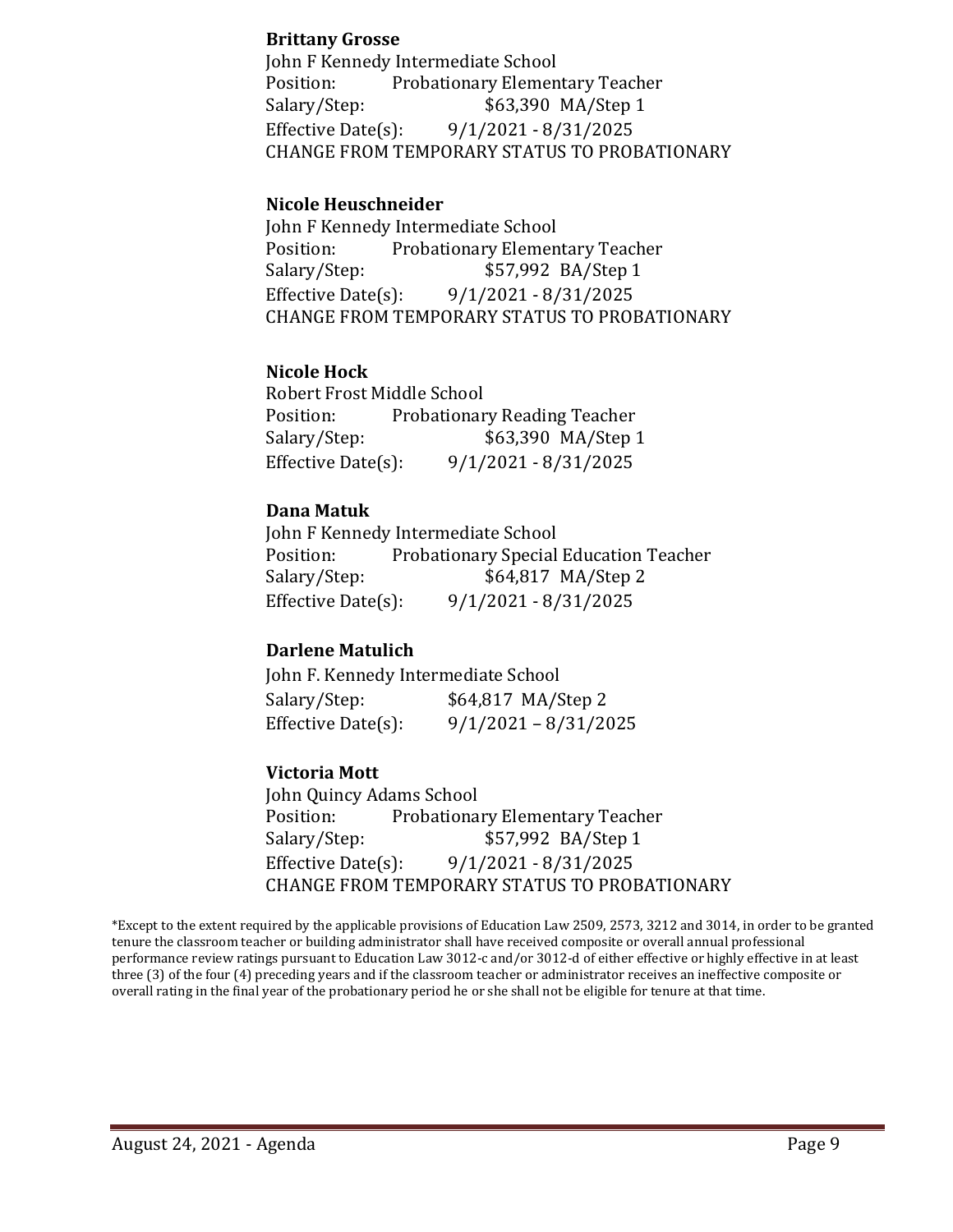#### **SCHEDULE -- NAS --ADMINSTRATIVE / SUPERVISORY APPOINTMENTS (Instructional)**

**Vanessa Langdon** Deer Park High School Probationary Curriculum Associate for Social Studies/Family & Consumer Science<br>Salary/Step: \$118,400 Salary/Step: Effective Date(s): 8/26/2021 - 8/25/2025 HS/RF Codes: 2010.150.01 \$59,200 and 2010.150.08 \$59,200

\*Except to the extent required by the applicable provisions of Education Law 2509, 2573, 3212 and 3014, in order to be granted tenure the classroom teacher or building administrator shall have received composite or overall annual professional performance review ratings pursuant to Education Law 3012-c and/or 3012-d of either effective or highly effective in at least three (3) of the four (4) preceding years and if the classroom teacher or administrator receives an ineffective composite or overall rating in the final year of the probationary period he or she shall not be eligible for tenure at that time.

#### **SCHEDULE -- NS --PERMANENT SUBSTITUTES (Instructional)**

#### **Anne Ambrosio**

Robert Frost Middle School Permanent Substitute Teacher<br>\$125/day Salary/Step: \$1<br>Effective Date(s): Effective Date(s): 9/1/2021 - 6/30/2022

#### **Iris Assemi**

Deer Park High School .2 Permanent Substitute Teacher<br>\$125/day Salary/Step: \$1<br>Effective Date(s): Effective Date(s): 9/1/2021 - 6/30/2022

#### **Lisa DiNardo**

John F Kennedy Intermediate School<br>Position: Permanent Substitute Permanent Substitute Teacher<br>\$125/day Salary/Step: Effective Date(s): 9/1/2021 - 6/30/2022

#### **Mikaela Fernandes-Dix**

John Quincy Adams School Permanent Substitute Teacher<br>\$125/day Salary/Step: \$1.<br>Effective Date(s): Effective Date(s): 9/1/2021 - 6/30/2022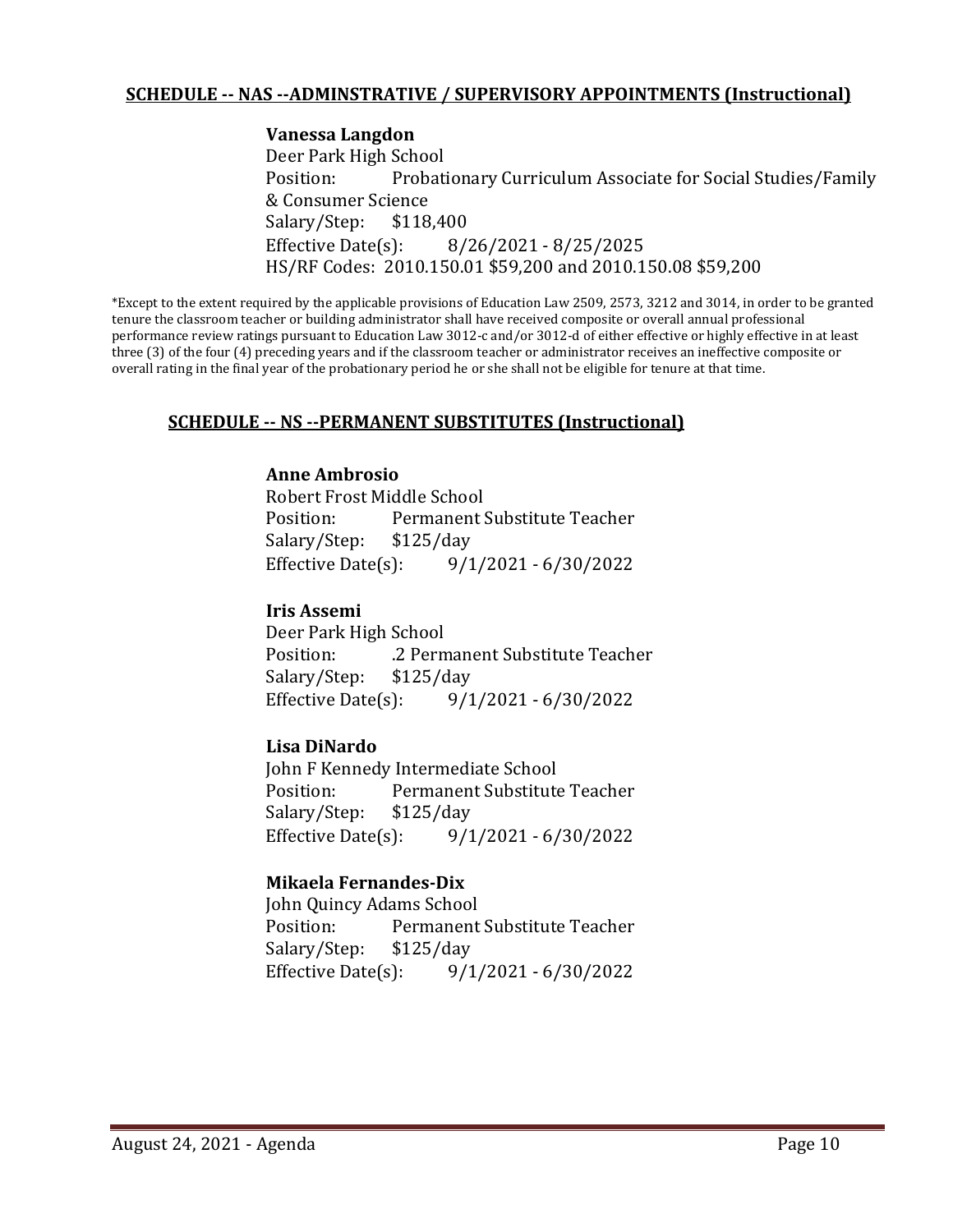### **Matthew Handel**

John Quincy Adams School<br>Position: Permanent Permanent Substitute Teacher<br>\$125/day Salary/Step: \$1<br>Effective Date(s):  $9/1/2021 - 6/30/2022$ 

### **Gina Hark**

John Quincy Adams School<br>Position: Permanent Permanent Substitute Teacher<br>\$125/day Salary/Step: \$1<br>Effective Date(s): Effective Date(s): 9/1/2021 - 6/30/2022

### **Maggie McCaffrey**

May Moore School<br>Position: Per Permanent Substitute Teacher<br>\$125/day Salary/Step: \$1<br>Effective Date(s): Effective Date(s): 9/1/2021 - 6/30/2022

#### **Sarah Meehan**

John Quincy Adams School<br>Position: Permanent Permanent Substitute Teacher<br>\$125/day Salary/Step: \$1<br>Effective Date(s): Effective Date(s): 9/1/2021 - 6/30/2022

### **Olivia Mosca**

John Quincy Adams School<br>Position: Permanent Permanent Substitute Teacher<br>\$125/day Salary/Step: \$1<br>Effective Date(s): Effective Date(s): 9/1/2021 - 6/30/2022

# **Danielle Polito**

Robert Frost Middle School<br>Position: Permanent ! Permanent Substitute Teacher Salary/Step: \$125/day<br>Effective Date(s): 9/1 Effective Date(s): 9/1/2021 - 6/30/2022

#### **Ashley Woolsey**

John Quincy Adams School<br>Position: 734 Perma .734 Permanent Substitute Teacher<br>\$125/day Salary/Step: \$1<br>Effective Date(s): Effective Date(s): 9/1/2021 - 6/30/2022 CHANGE from .767 to .734 Perm Sub (Salary to be prorated)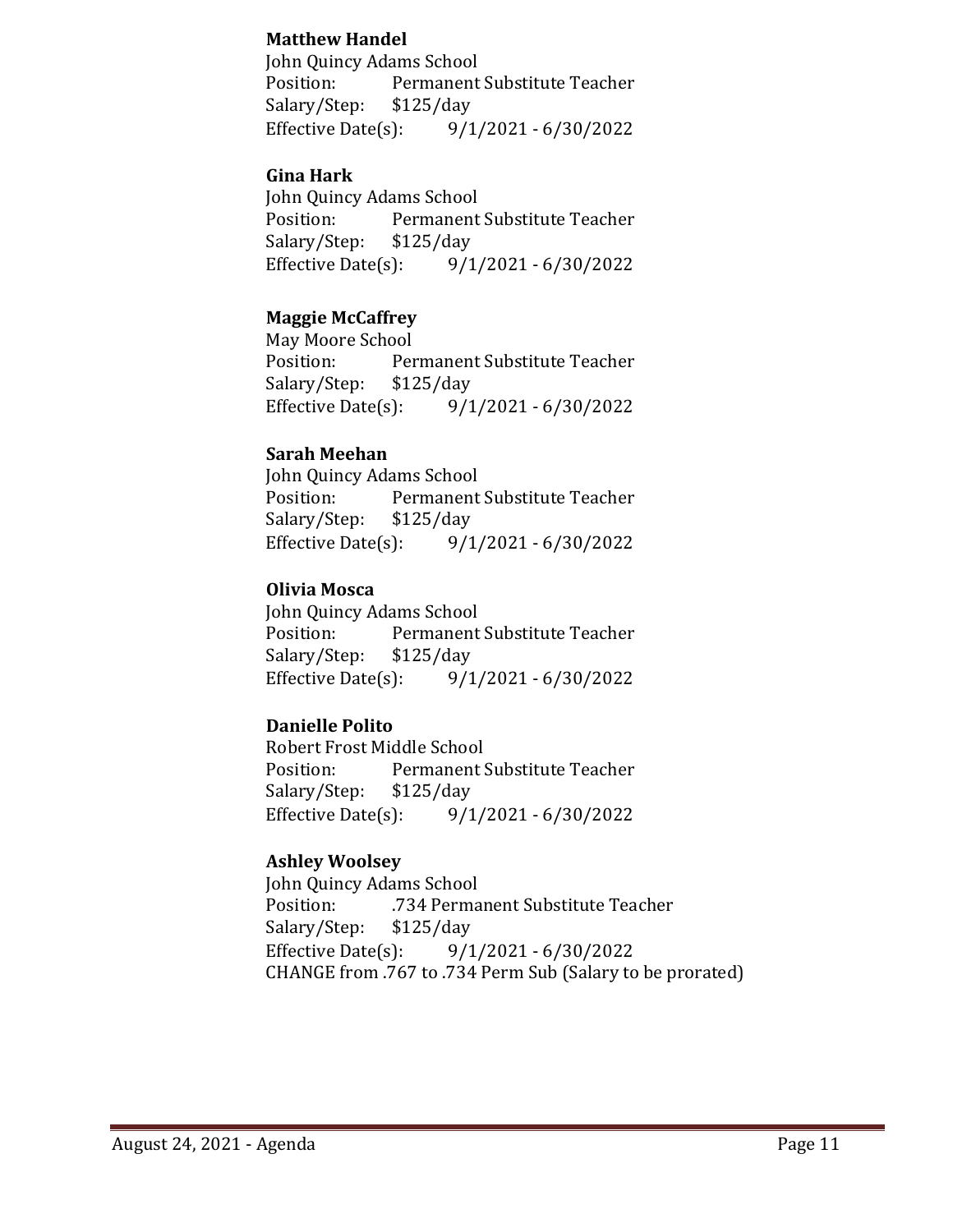#### **SCHEDULE -- NSS --SUMMER SCHOOL APPOINTMENTS (Instructional)**

#### **Christine Gill**

Deer Park High School Summer Math Academic Support Program Coordinator<br>\$900 Stipend Salary/Step: \$9<br>Effective Date(s): Effective Date(s): 8/2/2021 - 8/27/2021

### **Alexandra Tucholski**

May Moore School<br>Position: Sun Summer Elementary Academic Program<br>\$62.98/hr Salary/Step: \$6<br>Effective Date(s): Effective Date(s): 7/6/2021 - 8/13/2021

#### **Justin Uliano**

Deer Park High School<br>Position: Summe Summer ELA Academic Support Program Coordinator<br>\$900 Stipend Salary/Step: \$90<br>Effective Date(s):  $8/2/2021 - 8/27/2021$ 

### **SCHEDULE -- O --RESIGNATIONS / RETIREMENTS / REMOVALS / TERMINATIONS (Instructional)**

# **Vincent Amodio**

District Wide ABA Home Provider Salary/Step:<br>Effective Date(s): Effective Date(s): 9/1/2021 - 6/30/2022 Resignation as ABA Provider ONLY

#### **Mary Burlandi**

Deer Park High School<br>Position: Teachii **Teaching Assistant** Salary/Step: Effective Date(s): 7/29/2021 Resignation for the purpose of RETIREMENT. No outstanding obligation to the district.

#### **Kevin Marner**

Robert Frost Middle School<br>Position: Assistant Fo Assistant Football Coach Salary/Step: Effective Date(s): 8/4/2021 Resignation as Football Coach ONLY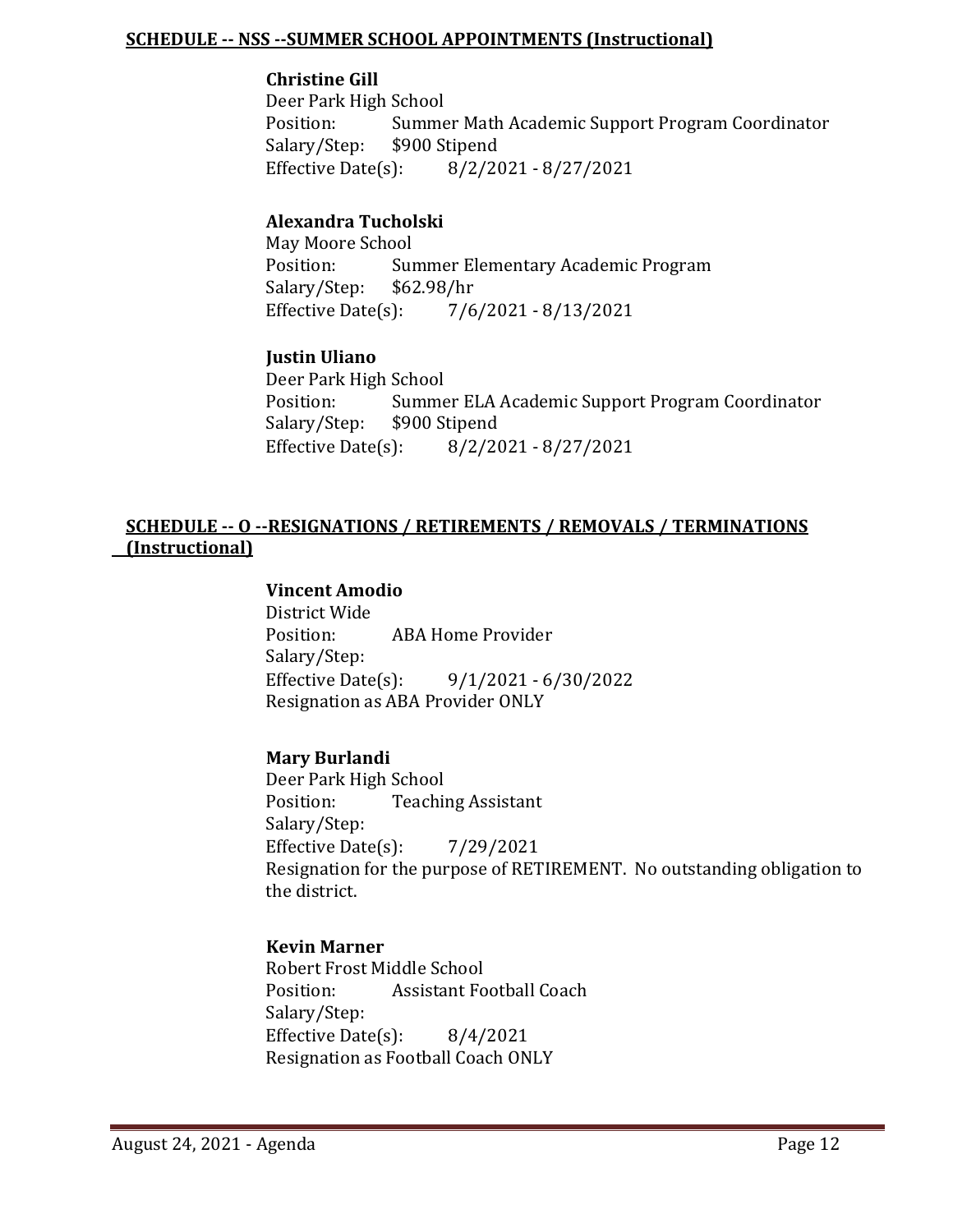### **Joseph Pagano**

District Wide Position: Substitute Teaching Assistant Salary/Step: Effective Date $(s)$ : 8/3/2021 Resignation as Substitute T.A. in order to accept a Probationary T.A. position

#### **SCHEDULE -- Q --LEAVES OF ABSENCE (Instructional)**

#### **Tammy Cotrone**

May Moore School<br>Position: Ele **Elementary Teacher** Salary/Step:<br>Effective Date(s): Effective Date(s): 8/30/2021 - 10/12/2021 Paid Medical LOA (FMLA)

#### **Ariel Curcio**

Robert Frost Middle School<br>Position: Math Teach Math Teacher Salary/Step:<br>Effective Date(s): Effective Date(s): 9/1/2021 - 9/17/2021 Paid Maternity LOA (FMLA)

### **Kimberly Gallipoli**

Robert Frost Middle School French Teacher Salary/Step:<br>Effective Date(s): Effective Date(s): 9/1/2021 - 1/25/2022 CHANGE of Dates for Unpaid Child Rearing LOA

# **Cynthia Kercy**

May Moore School<br>Position: Tea **Teaching Assistant** Salary/Step:<br>Effective Date(s): Effective Date(s): 9/22/2021 - 11/12/2021 9/22/21-10/19/21 (1/2 day) Paid Medical LOA (FMLA) 10/20/21- 11/12/21 Unpaid Medical LOA (FMLA)

#### **Lisa Kiernan**

Deer Park High School<br>Position: ENL Te **ENL Teacher** Salary/Step:<br>Effective Date(s): Effective Date(s): 8/30/2021 - 10/1/2021 Paid Medical LOA (FMLA)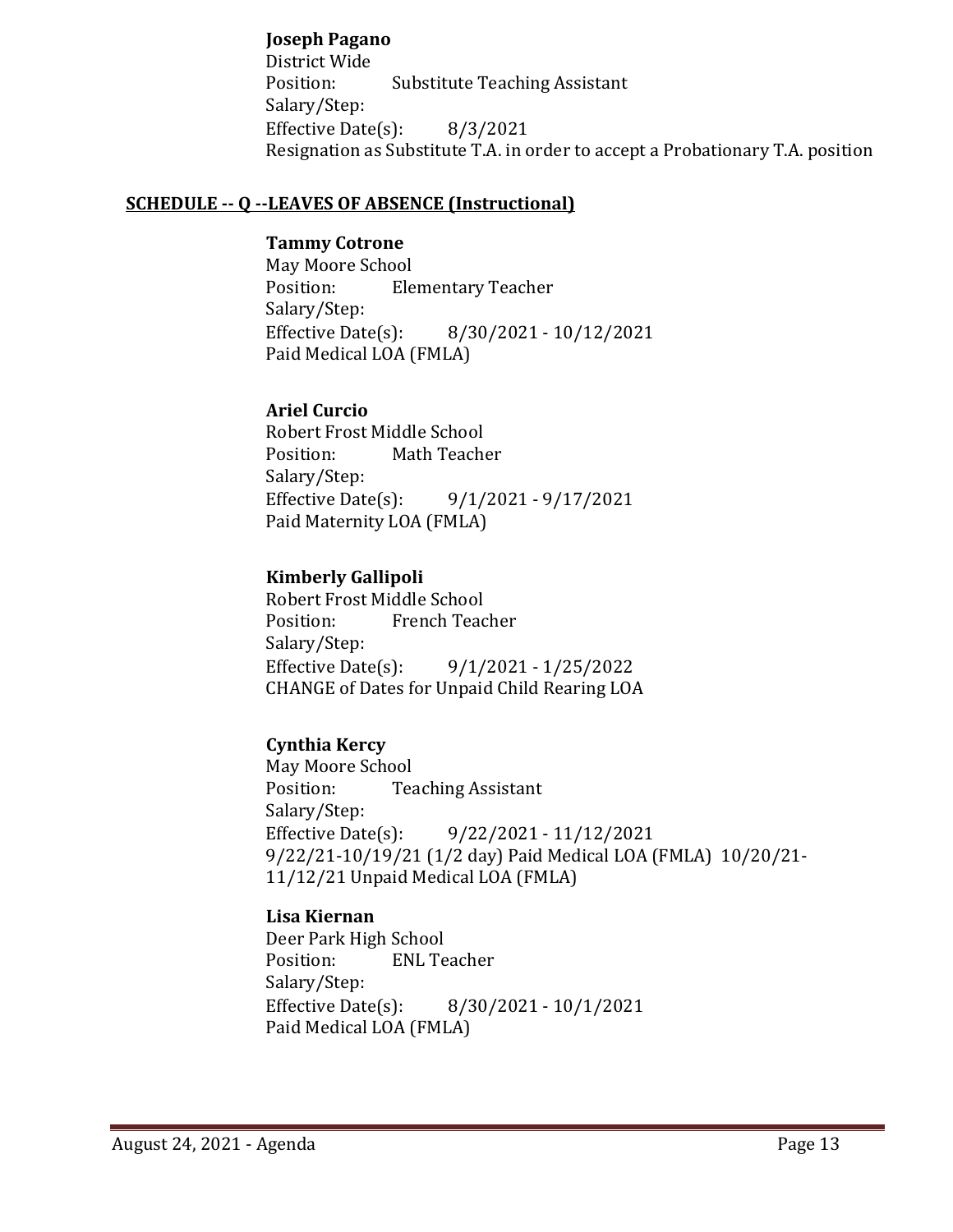### **Lauren King-Hempel**

John F Kennedy Intermediate School<br>Position: Flementary Teacher **Elementary Teacher** Salary/Step:<br>Effective Date(s): Effective Date(s): 8/30/2021 - 10/27/2021 8/30/21-10/8/21 Paid Maternity LOA (FMLA) 10/9/21-10/27/21 Paid Medical LOA (FMLA)

### **Vanessa Langdon**

Deer Park High School<br>Position: Social S Social Studies Teacher Salary/Step: Effective Date(s): 8/26/2021 - 6/30/2022 LOA in order to accept the position of C.A. for SS and FACS

#### **Julissa Larkin**

Deer Park High School<br>Position: Math T Math Teacher Salary/Step:<br>Effective Date(s): Effective Date(s): 7/23/2021 - 9/17/2021 CHANGE of DATES for Paid Maternity LOA (FMLA)

# **Christine Sokol**

Deer Park High School<br>Position: Speech Speech Teacher Salary/Step:<br>Effective Date(s): Effective Date(s): 9/1/2021 - 12/31/2021 Paid Medical LOA

# **SCHEDULE -- TA --PROBATIONARY TEACHING ASSISTANT (Instructional)**

#### **Taylor Brennan**

John F Kennedy Intermediate School<br>Position: Probationary Teachir Probationary Teaching Assistant<br>\$29,293.84 Salary/Step: \$29<br>Effective Date(s): Effective Date(s): 9/1/2021 - 8/31/2025

#### **Kerry Burke**

Deer Park High School<br>Position: Probati Probationary Teaching Assistant<br>\$29,293.84 Salary/Step: \$29<br>Effective Date(s): Effective Date(s): 9/1/2021 - 8/31/2025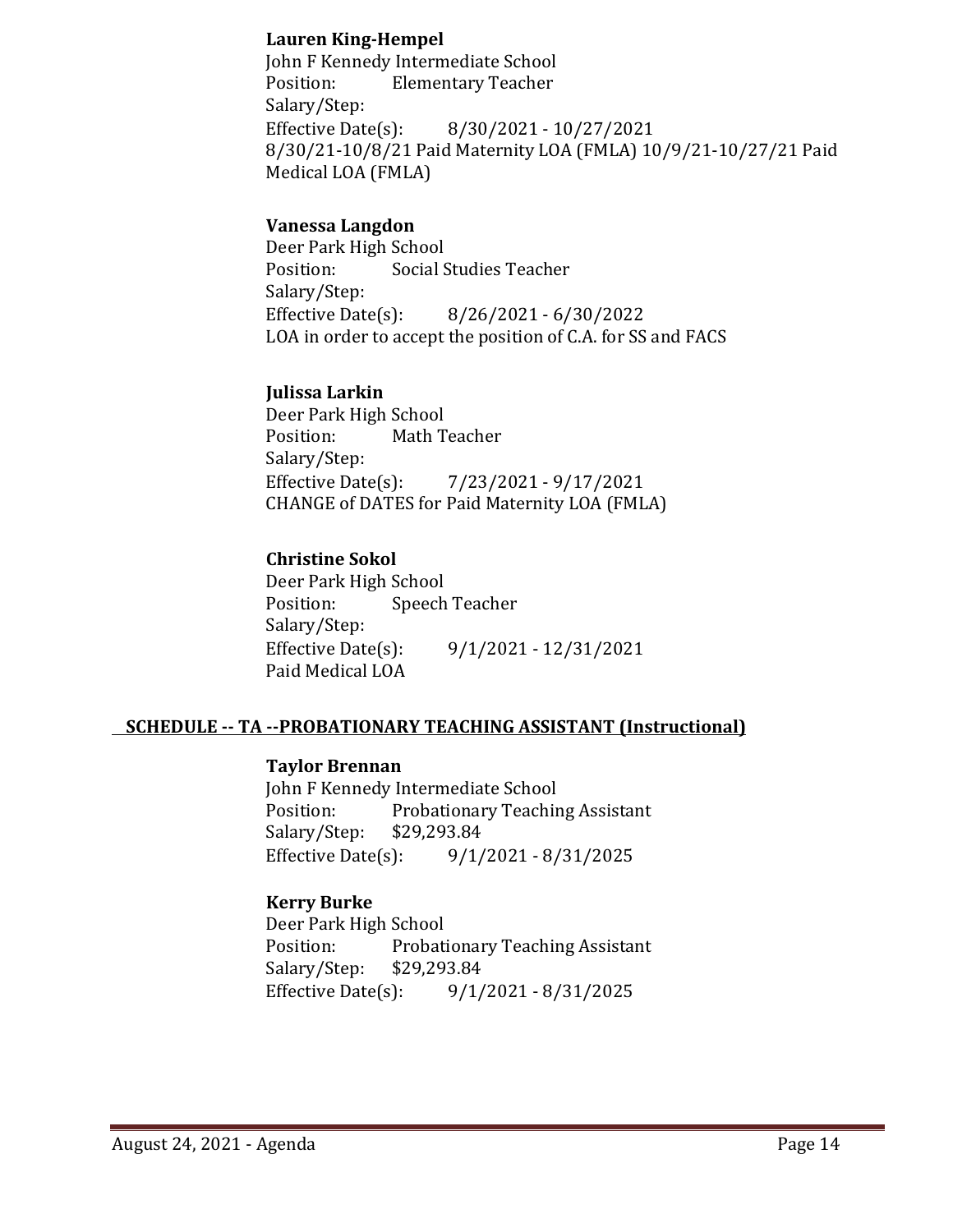#### **Laurie Johnson**

Deer Park High School<br>Position: Probati Probationary Teaching Assistant<br>\$29,293.84 Salary/Step: \$2<br>Effective Date(s): Effective Date(s): 9/1/2021 - 8/31/2025

### **Jody LaBella**

May Moore School Probationary Teaching Assistant<br>\$29,293.84 Salary/Step: Effective Date(s): 9/1/2021 - 8/31/2025

#### **Joseph Pagano**

Deer Park High School Probationary Teaching Assistant<br>\$29,293.84 Salary/Step: \$2<br>Effective Date(s): Effective Date(s): 9/1/2021 - 8/31/2025

### **SCHEDULE -- TR --TRANSFERS (Instructional)**

#### **Anna Freidank**

Deer Park High School Position: Special Education Teacher<br>Salary/Step: \$79,187 MA75 Salary/Step: \$79,187 MA75/Step 6<br>Effective Date(s): 9/1/2021 - 6/30/2022 Effective Date(s): 9/1/2021 - 6/30/2022 .6 HS ( prorated at \$47,512.20 Code 2250.150.01) /.4 RF (prorated at \$31,674.80 Code 2250.150.08)

# **Alexis Ghiraldi**

May Moore School<br>Position: Ele **Elementary Teacher** Salary/Step: Effective Date $(s)$ : 9/1/2021 Transfer from JFK to MM due to building needs

#### **Laura Karlsen**

Robert Frost Middle School<br>Position: Teaching As **Teaching Assistant** Salary/Step: Effective Date $(s)$ : 9/1/2021 Transfer from RF/HS to RF due to student needs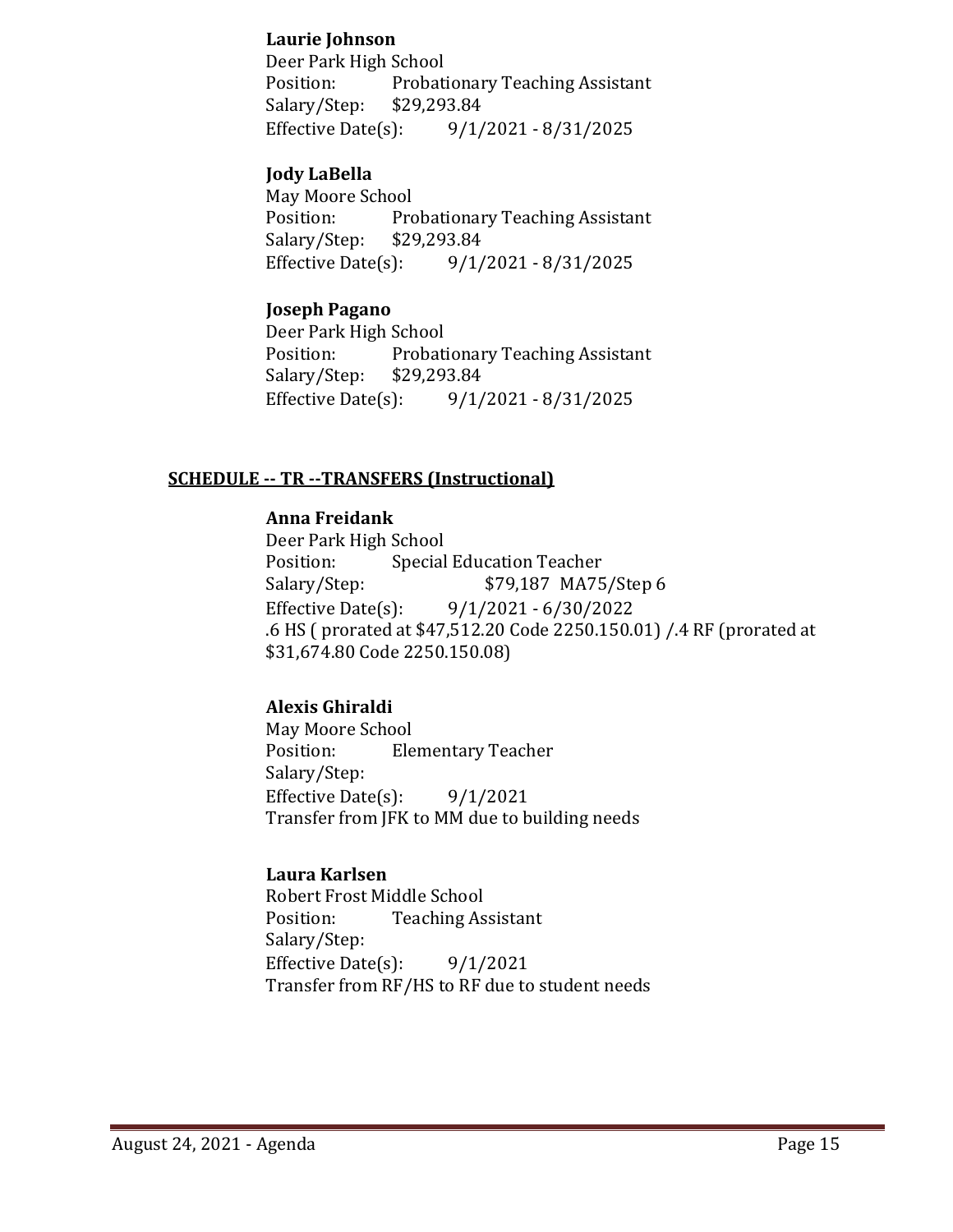#### **Nicole Leggio**

May Moore School<br>Position: Ele **Elementary Teacher** Salary/Step: Effective Date(s): 9/1/2021 Transfer from JFK to MM due to building needs

#### **Thomas Leonick**

Deer Park High School<br>Position: Teachii **Teaching Assistant** Salary/Step: Effective Date(s):  $9/1/2021$ Transfer from JFK to HS due to student need/enrollment

### **Laurie Monahan**

Deer Park High School<br>Position: Teachii **Teaching Assistant** Salary/Step: Effective Date $(s)$ : 9/1/2021 Transfer from MM to HS due to student need/enrollment

#### **Leidy Munoz**

John F Kennedy Intermediate School<br>Position: Teaching Assistant **Teaching Assistant** Salary/Step: Effective Date $(s)$ : 9/1/2021 Transfer from MM to JFK due to student need/enrollment

# **Susan Ortega**

John F Kennedy Intermediate School<br>Position: Teaching Assistant **Teaching Assistant** Salary/Step: Effective Date $(s)$ : 9/1/2021 Transfer from HS to JFK due to student need/enrollment

#### **Jennifer Paduano**

Memorial<br>Position: **Teaching Assistant** Salary/Step: Effective Date(s):  $9/1/2021$ Transfer from MM to IT due to student need/enrollment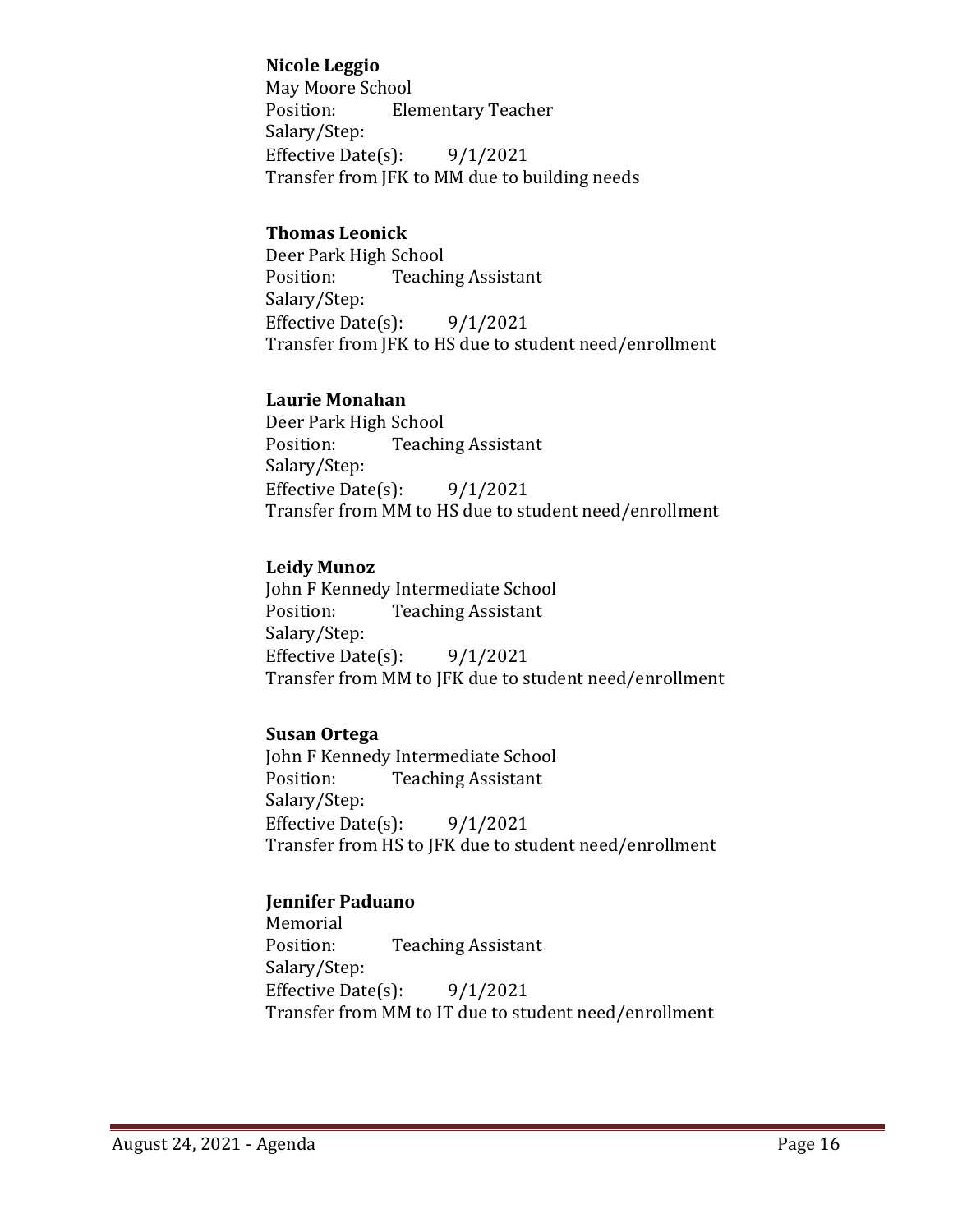#### **Geraldine Skelton**

John F Kennedy Intermediate School<br>Position: Teaching Assistant **Teaching Assistant** Salary/Step: Effective Date(s): 9/1/2021 Transfer from MM to JFK due to student need/enrollment

#### **SCHEDULE -- TTPA --TEMPORARY ASSIGNMENT (Instructional)**

#### **Laura Abbey**

Robert Frost Middle School<br>Position: Summer Unp Summer Unplugged Program Teacher<br>\$62.98/hr Salary/Step: \$6.<br>Effective Date(s): Effective Date(s): 8/10/2021 - 8/19/2021

### **Laura Abbey**

Deer Park High School<br>Position: Summe Summer Unplugged Program Teacher<br>\$62.98/hr Salary/Step: \$6<br>Effective Date(s): Effective Date(s): 8/10/2021 - 8/19/2021

# **Joseph Alo**

Deer Park High School<br>Position: Summe Summer Unplugged Program Teacher<br>\$62.98/hr Salary/Step: \$6<br>Effective Date(s): Effective Date(s): 8/10/2021 - 8/19/2021

# **Denise Black**

Robert Frost Middle School<br>Position: Summer Uni Summer Unplugged Program Teacher<br>\$62.98/hr Salary/Step: \$6<br>Effective Date(s): Effective Date(s): 8/10/2021 - 8/19/2021

# **Taylor Brennan**

District Wide ABA Home Provider<br>\$25/hr Salary/Step: Effective Date(s): 9/1/2021 - 6/30/2022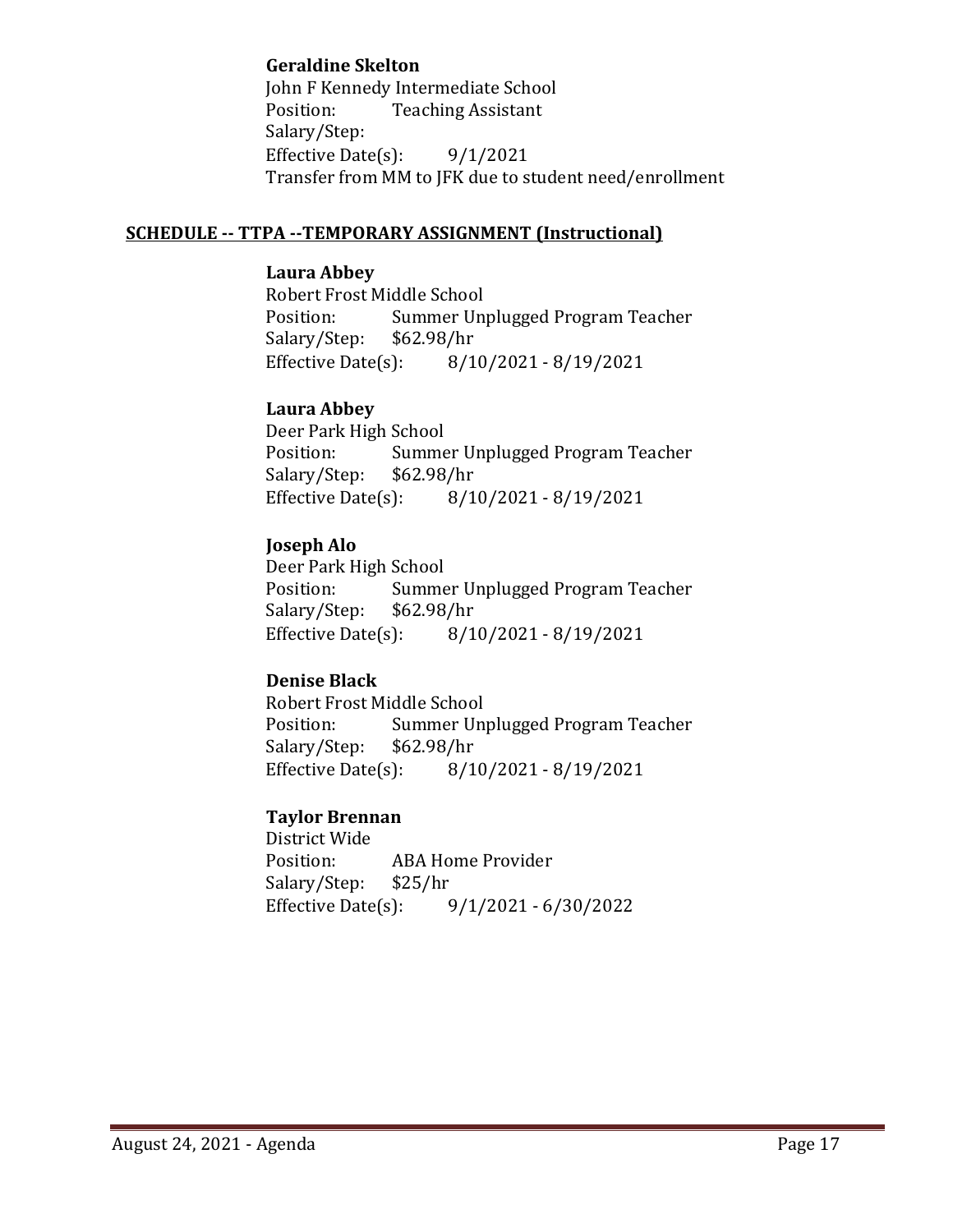### **Andrea Carone**

Robert Frost Middle School<br>Position: Summer Un Summer Unplugged Program Teacher<br>\$62.98/hr Salary/Step: Effective Date(s): 8/10/2021 - 8/19/2021

### **Robert Celeste**

Deer Park High School<br>Position: Driver Driver Education Instructor<br>\$50/hr Salary/Step: \$5<br>Effective Date(s): Effective Date(s): 9/1/2021 - 6/30/2022

# **Jeffrey Cifelli**

Robert Frost Middle School<br>Position: Summer Un Summer Unplugged Program Teacher<br>\$62.98/hr Salary/Step: Effective Date(s): 8/10/2021 - 8/19/2021

### **Kevin Cogan**

Robert Frost Middle School<br>Position: Summer Uni Summer Unplugged Program Teacher<br>\$62.98/hr Salary/Step: \$6<br>Effective Date(s): Effective Date(s): 8/10/2021 - 8/19/2021

# **Christy Freire**

Robert Frost Middle School<br>Position: Summer Un Summer Unplugged Program Teacher<br>\$62.98/hr Salary/Step: \$6<br>Effective Date(s): Effective Date(s): 8/10/2021 - 8/19/2021

# **Eric Gottesman**

Robert Frost Middle School<br>Position: Summer Un Summer Unplugged Program Teacher<br>\$62.98/hr Salary/Step: \$6<br>Effective Date(s): Effective Date(s): 8/10/2021 - 8/19/2021

# **Teresa Greco Tarella**

Deer Park High School Summer Unplugged Program Teacher<br>\$62.98/hr Salary/Step: \$6<br>Effective Date(s): Effective Date(s): 8/10/2021 - 8/19/2021

# **James Henry**

Robert Frost Middle School Secondary Summer Unplugged Program Administrator<br>\$1,500 Salary/Step: Effective Date(s): 8/2/2021 - 8/23/2021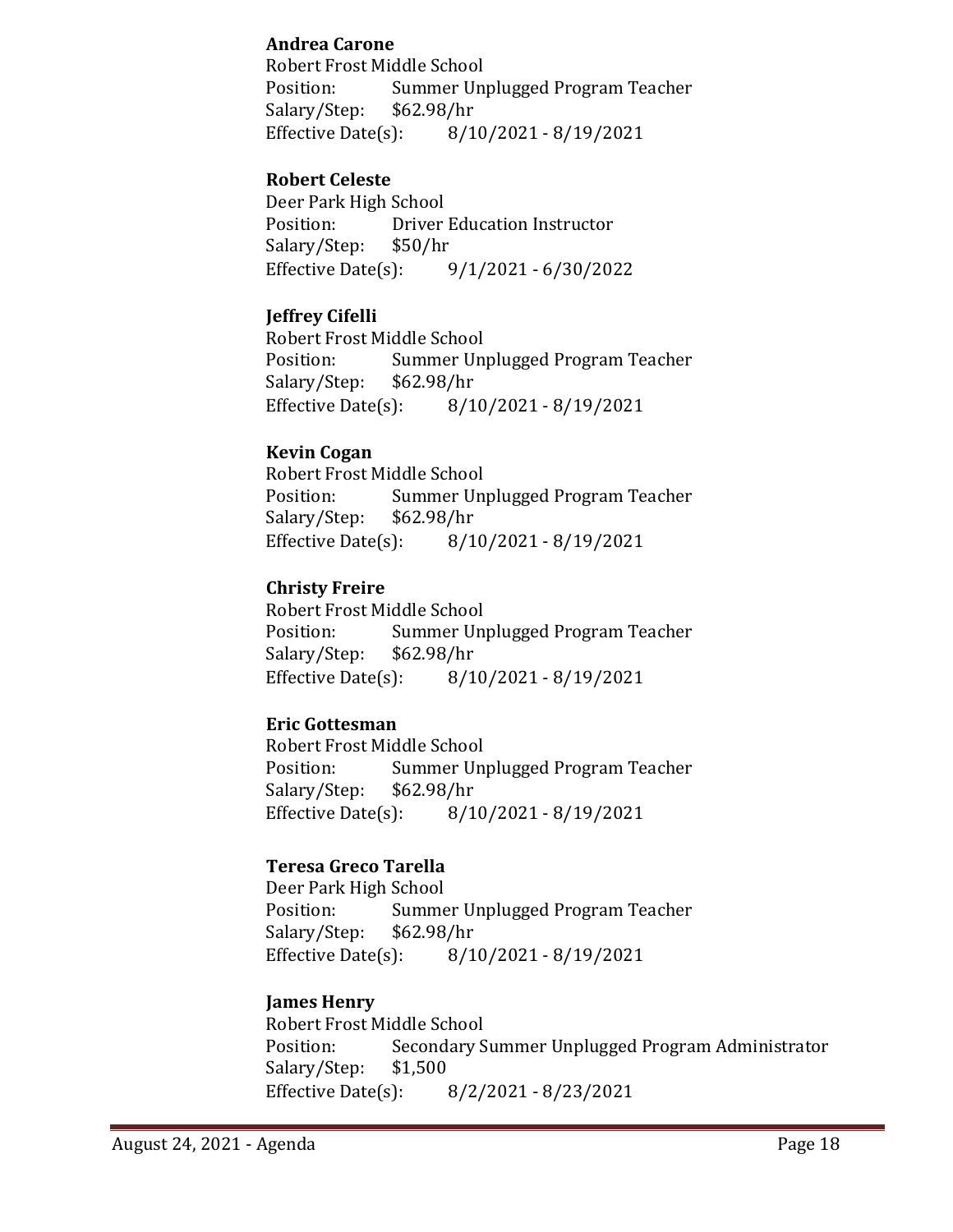### **Jonathan Jaszcar**

Robert Frost Middle School<br>Position: Summer Un Summer Unplugged Program Teacher<br>\$62.98/hr Salary/Step: \$6<br>Effective Date(s): Effective Date(s): 8/10/2021 - 8/19/2021

### **Thomas Locascio**

Robert Frost Middle School<br>Position: Summer Un Summer Unplugged Program Teacher<br>\$62.98/hr Salary/Step: \$6<br>Effective Date(s): Effective Date(s): 8/10/2021 - 8/19/2021

### **Joseph Mucci**

Deer Park High School<br>Position: Summe Summer Unplugged Program Teacher<br>\$62.98/hr Salary/Step: Effective Date(s): 8/10/2021 - 8/19/2021

#### **Andrea Nelson-Williams**

Deer Park High School Summer Unplugged Program Teacher<br>\$62.98/hr Salary/Step: \$6<br>Effective Date(s): Effective Date(s): 8/10/2021 - 8/19/2021

### **J. Scott Newman**

Robert Frost Middle School Summer Unplugged Program Teacher<br>\$62.98/hr Salary/Step: \$6<br>Effective Date(s): Effective Date(s): 8/10/2021 - 8/19/2021

# **Garret Noblett**

Deer Park High School Secondary Summer Unplugged Program Administrator<br>\$1,500 Salary/Step: \$1<br>Effective Date(s): Effective Date(s): 8/2/2021 - 8/23/2021

#### **Heather Nola**

Deer Park High School<br>Position: Summe Summer Unplugged Program Teacher<br>\$62.98/hr Salary/Step: \$6<br>Effective Date(s): Effective Date(s): 8/10/2021 - 8/19/2021

# **Katelyn O'Brien**

Deer Park High School<br>Position: Summe Summer Unplugged Program Teacher<br>\$62.98/hr Salary/Step: \$6.<br>Effective Date(s): Effective Date(s): 8/10/2021 - 8/19/2021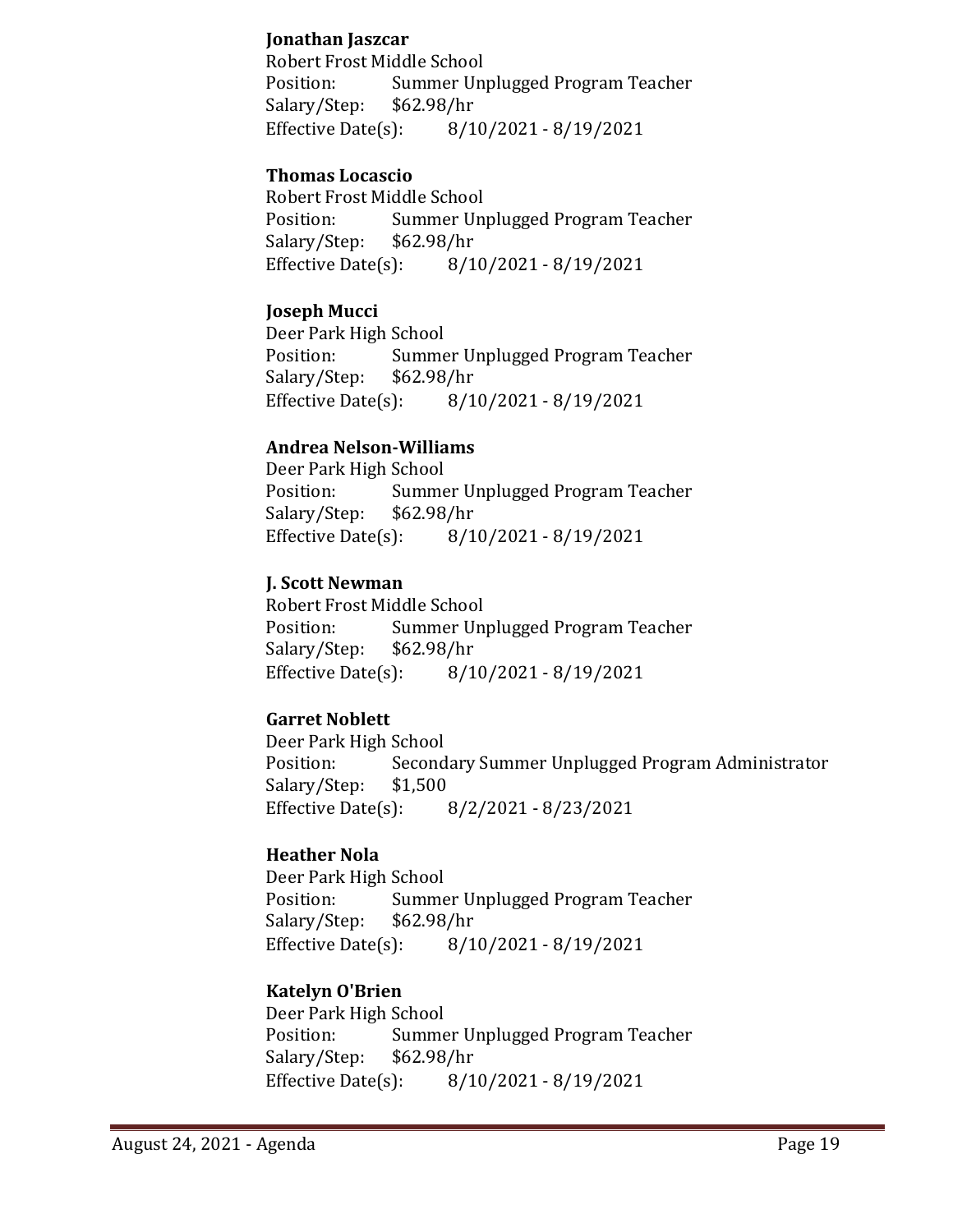### **Carey Okurowski**

Robert Frost Middle School Position: Summer Unplugged Program Teacher<br>Salary/Step: \$62.98/hr Salary/Step: \$6<br>Effective Date(s): Effective Date(s): 8/10/2021 - 8/19/2021

#### **Arthur Pagano**

Deer Park High School<br>Position: Summe Summer Unplugged Program Teacher<br>\$62.98/hr Salary/Step: \$6<br>Effective Date(s): Effective Date(s): 8/10/2021 - 8/19/2021

### **Dina Pannone**

Deer Park High School Secondary Summer Unplugged Program Administrator<br>\$1,500 Salary/Step: Effective Date(s): 8/2/2021 - 8/23/2021

### **Amy Pellegrino**

Deer Park High School<br>Position: ENL Cu ENL Curriculum Writing<br>\$257.11/day Salary/Step: \$2<br>Effective Date(s): Effective Date(s): 7/7/2021 - 8/20/2021

### **Briana Ponzini**

Deer Park High School<br>Position: Head V Position: Head Varsity Cheerleading Coach<br>Salary/Step: \$4,383.36 8 Unit 8 Units/Step 4 Effective Date(s): 8/23/2021 - 11/6/2021

# **Kevin Quirk**

Robert Frost Middle School<br>Position: Secondary S Secondary Summer Unplugged Program Administrator \$1,500 Salary/Step: \$1,<br>Effective Date(s): Effective Date(s): 8/2/2021 - 8/23/2021

# **Kevin Richards**

Deer Park High School<br>Position: Summe Summer Unplugged Program Teacher<br>\$62.98/hr Salary/Step: Effective Date(s): 8/10/2021 - 8/19/2021

# **Victoria Rosenthal**

Deer Park High School Summer Unplugged Program Teacher<br>\$62.98/hr Salary/Step: \$6.<br>Effective Date(s): Effective Date(s): 8/10/2021 - 8/19/2021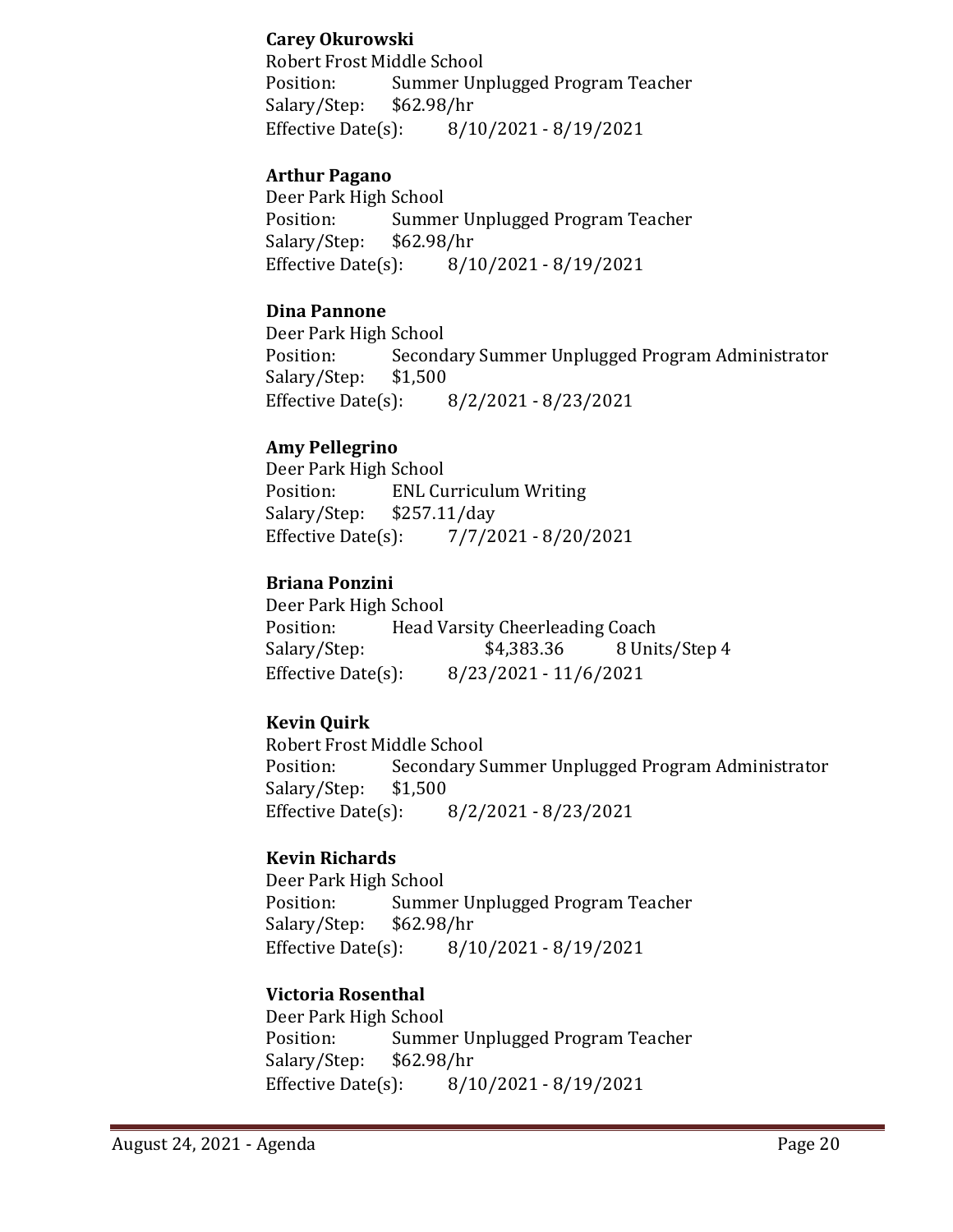### **Natalie Sabia**

Robert Frost Middle School<br>Position: Summer Un Summer Unplugged Program Teacher<br>\$62.98/hr Salary/Step: Effective Date(s): 8/10/2021 - 8/19/2021

### **Derek Schmelter**

Deer Park High School<br>Position: Summe Summer Unplugged Program Teacher<br>\$62.98/hr Salary/Step: \$6<br>Effective Date(s): Effective Date(s): 8/10/2021 - 8/19/2021

#### **Laurie Schwartz**

Deer Park High School<br>Position: Summe Summer Unplugged Program Teacher<br>\$62.98/hr Salary/Step: \$6<br>Effective Date(s): Effective Date(s): 8/10/2021 - 8/19/2021

#### **Lauren Stein**

Robert Frost Middle School<br>Position: Summer Un Summer Unplugged Program Teacher<br>\$62.98/hr Salary/Step: \$6<br>Effective Date(s): Effective Date(s): 8/10/2021 - 8/19/2021

### **Lori Sullivan**

Robert Frost Middle School<br>Position: Summer Un Summer Unplugged Program Teacher<br>\$62.98/hr Salary/Step: \$6<br>Effective Date(s): Effective Date(s): 8/10/2021 - 8/19/2021

#### **Olivia Vilardi-Perez**

Deer Park High School Summer Unplugged Program Teacher<br>\$62.98/hr Salary/Step: \$6<br>Effective Date(s): Effective Date(s): 8/10/2021 - 8/19/2021

# **Oscar Villalobos**

Robert Frost Middle School Summer Unplugged Program Teacher<br>\$62.98/hr Salary/Step: \$6<br>Effective Date(s): Effective Date(s): 8/10/2021 - 8/19/2021

# **Kristen Wallace**

Deer Park High School Summer Unplugged Program Teacher<br>\$62.98/hr Salary/Step: Effective Date(s): 8/10/2021 - 8/19/2021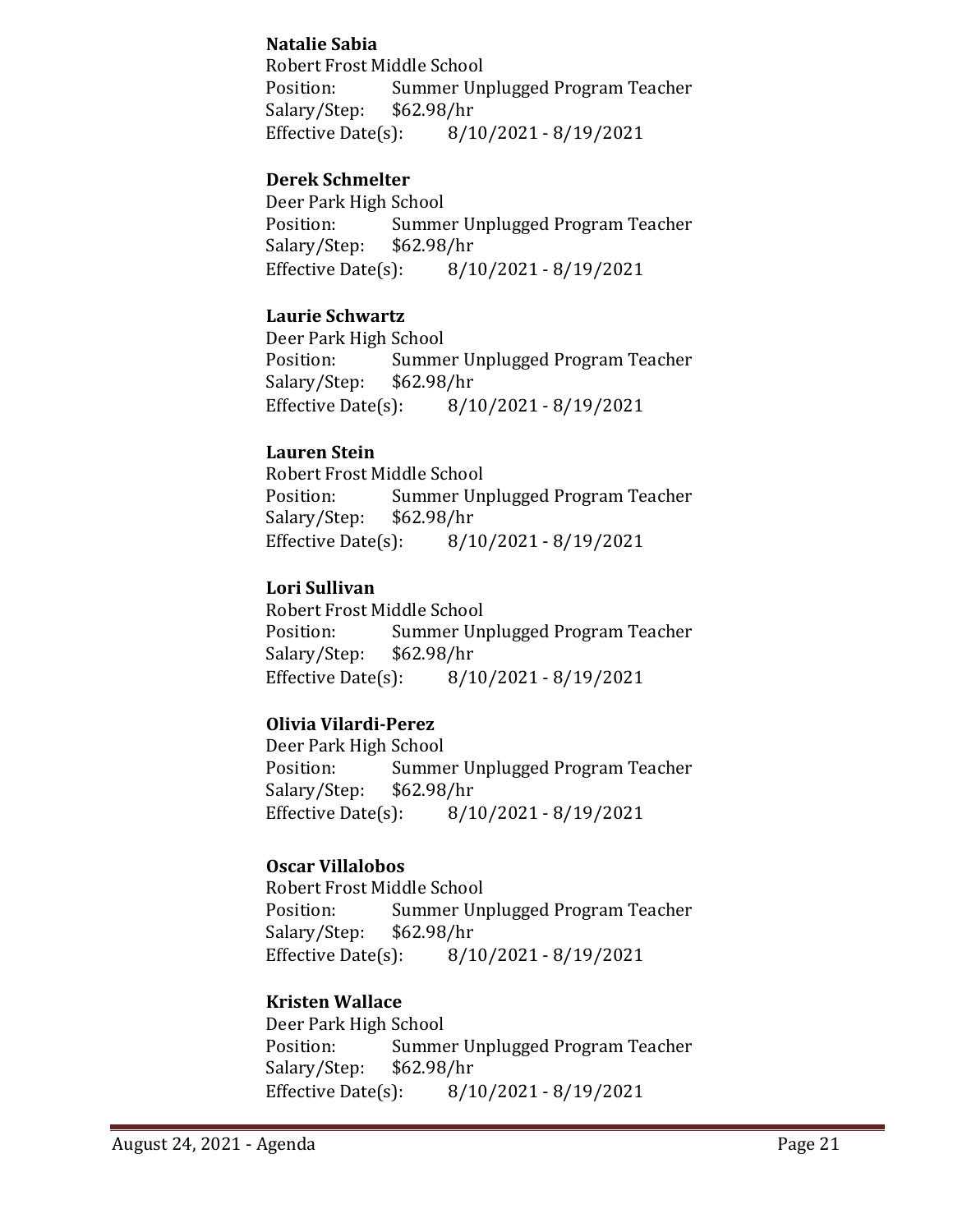# **SCHEDULE 21/BP-836 – SCHEDULE OF BILLS PAYABLE**

| General*              | #3                      | 7/31/2021 |
|-----------------------|-------------------------|-----------|
| General*              | #5                      | 8/31/2021 |
| Federal*              | #2                      | 8/31/2021 |
| School Lunch*         | #2                      | 8/31/2021 |
| Reserve*              | # 1                     | 7/31/2021 |
| Trust & Agency*       | #13                     | 6/30/2021 |
|                       | Daily Check             |           |
| WORKERS' COMP.*       | Register<br>Daily Check | 7/22/2021 |
| WORKERS' COMP.*       | Register<br>Daily Check | 7/28/2021 |
| WORKERS' COMP.*       | Register<br>Daily Check | 7/28/2021 |
| WORKERS' COMP.*       | Register<br>Daily Check | 7/30/2021 |
| WORKERS' COMP.*       | Register                | 7/30/2021 |
| General               | #7                      | 8/31/2021 |
| Capital               | #2                      | 8/31/2021 |
| Federal               | #3                      | 8/31/2021 |
| School Lunch          | #3                      | 8/31/2021 |
| Trust & Agency        | #1<br>Daily Check       | 7/31/2021 |
| <b>WORKERS' COMP.</b> | Register<br>Daily Check | 8/10/2021 |
| <b>WORKERS' COMP.</b> | Register<br>Daily Check | 8/10/2021 |
| <b>WORKERS' COMP.</b> | Register                | 8/11/2021 |
|                       |                         |           |

# **SCHEDULE 21-E-458 - EXPLANATION OF BUDGETARY TRANSFERS #T2, T3**

# **SCHEDULE 21-F-402 - CONTRACT REPORT**

# **SCHEDULE 8-H-21 – HOME TEACHING (regular & special)** (confidential)

**SCHEDULE 8-S-21 - SPECIAL TRANSPORTATION** (confidential)

# **SCHEDULE 8-SE-21 – COMMITTEE RECOMMENDATIONS** (confidential**)**